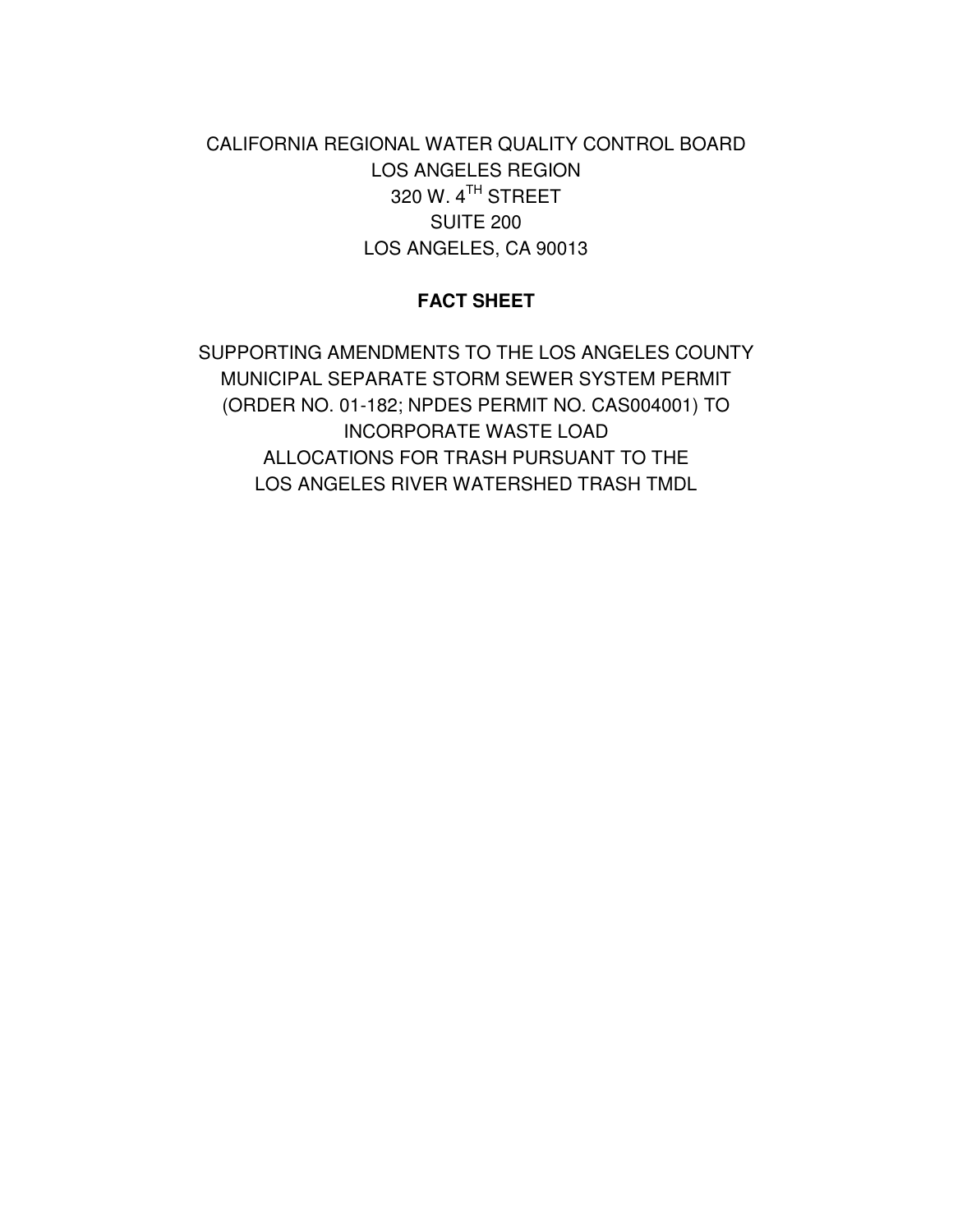# **Table of Contents**

| Summary of Proposed Action Error! Bookmark not defined. |  |
|---------------------------------------------------------|--|
| Background: Summary of Impairments and TMDL Elements5   |  |
|                                                         |  |
|                                                         |  |
|                                                         |  |
|                                                         |  |
|                                                         |  |
|                                                         |  |
|                                                         |  |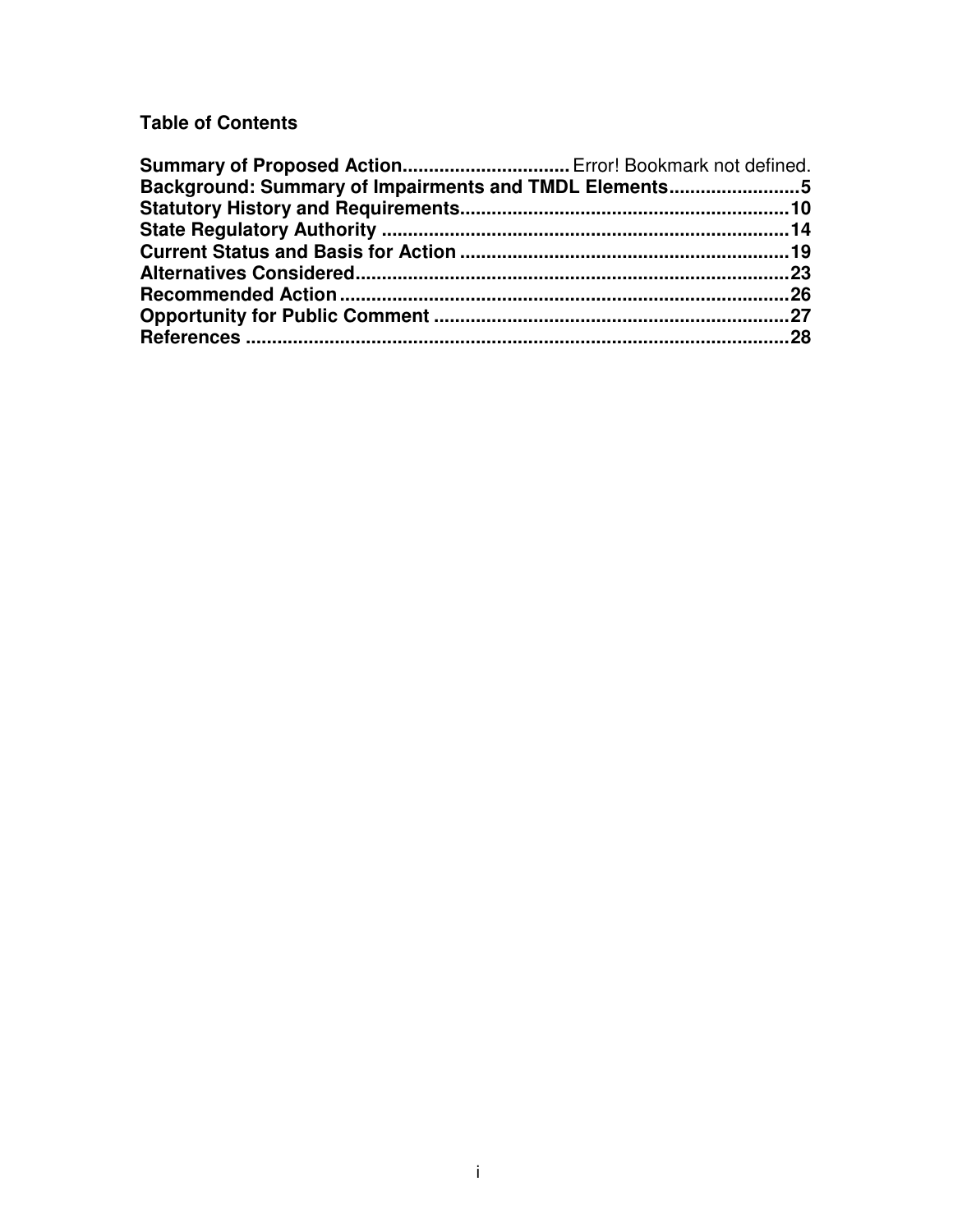#### **Introduction**

The Los Angeles Regional Water Quality Control Board (Regional Board) staff proposes a limited reopening of the LA County Municipal Separate Storm Sewer System (MS4) Permit to incorporate the Los Angeles River Watershed Trash Total Maximum Daily Load (TMDL) Waste Load Allocations (WLAs) and associated provisions for discharges from the MS4 to the Los Angeles River and its tributaries as required by federal regulation and state law.<sup>1</sup>

#### *Summary of LA River Trash TMDL*

The LA River Trash TMDL was established to address the documented impairments in the Los Angeles River Watershed due to trash that were identified on the State's Clean Water Act Section 303(d) List of impaired waters, and to ultimately achieve the narrative water quality objectives contained in the Basin Plan for both "Floating Material" and "Solid, Suspended, or Settleable Materials" that require:

*"Waters shall not contain floating materials, including solids, liquids, foams, and scum, in concentrations that cause nuisance or adversely affect beneficial uses";* and

*"Waters shall not contain suspended or settleable material in concentrations that cause nuisance or adversely affect beneficial uses."*

The TMDL requires progressive annual reductions in discharges of trash from the MS4 from an established baseline for each permittee identified as a responsible jurisdiction in the TMDL, until the final numeric target of zero trash discharge is attained. The compliance deadlines for the interim waste load allocations are at the end of each storm period (October 1 to September 30). Compliance with the final waste load allocations is required by September 30, 2016. The proposed permit modifications rely upon the translation of Basin Plan Tables 7-2.2 into

<sup>&</sup>lt;sup>1</sup> Tributaries to the Los Angeles River include but are not limited to Pacoima Wash, Tujunga Wash, Burbank Western Channel, Verdugo Wash, Arroyo Seco, the Rio Hondo, and Compton Creek.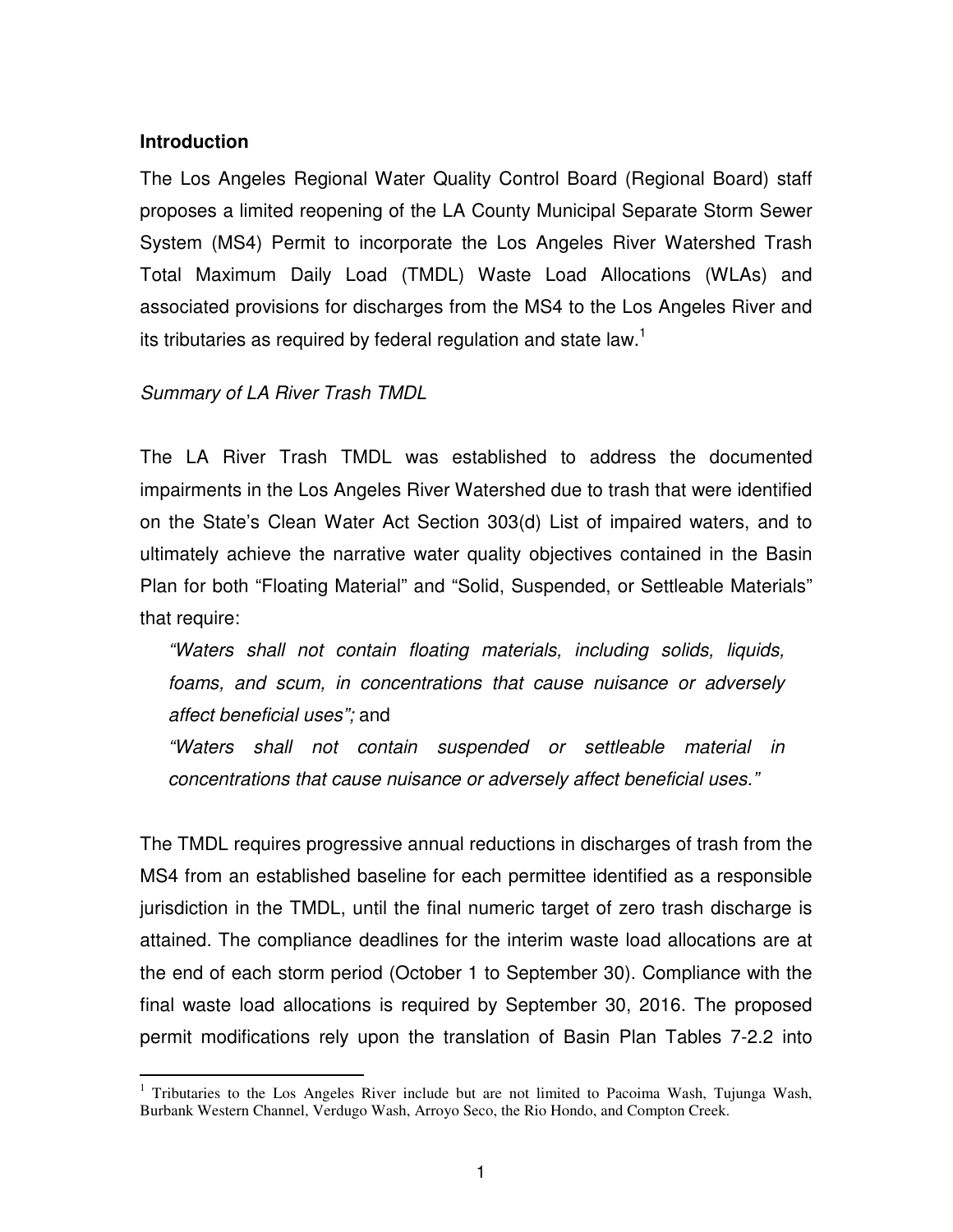jurisdiction-specific waste load allocations (see Appendix-1 hereto). Appendix 1 has been translated into effluent limitations contained in Appendix 7-1 of the permit by calculating the corresponding three-year rolling average.

# *TMDL History*

The Los Angeles River Trash TMDL was initially adopted by the Regional Board on September 19, 2001. Twenty-two cities<sup>2</sup> ("Cities") sued the Regional Board and State Board to set aside the TMDL, stopping progress towards halting the thousands of tons of garbage that is discharged to the Los Angeles River and its tributaries. The trial court entered an order deciding some claims in favor of the Regional Board and State Board and some in favor of the Cities. Both sides appealed, and on January 26, 2006, the Court of Appeal decided every one of the Cities' claims in favor of the Boards, except with respect to CEQA compliance (*City of Arcadia et al. v. Los Angeles Regional Water Quality Control Board et al.* (2006) 135 Cal.App.4th 1392). 3

The Court of Appeal rejected the following claims litigated by the Cities:

- a. The Court rejected the Cities' claim that the target of zero trash is unattainable and inordinately expensive. (135 Cal.App.4<sup>th</sup> at 1413 and 1427-1430.)
- b. The Court rejected the Cities' claim that an assimilative capacity study was required before the Boards could determine how much trash, a pollutant that does not assimilate, would violate the narrative objectives. (135 Cal.App.4<sup>th</sup> at 1409-1413.)

<sup>&</sup>lt;sup>2</sup> The cities include Arcadia, Baldwin Park, Bellflower, Cerritos, Commerce, Diamond Bar, Downey, Irwindale, Lawndale, Monrovia, Montebello, Monterey Park, Pico Rivera, Rosemead, San Gabriel, Santa Fe Springs, Sierra Madre, Signal Hill, South Pasadena, Vernon, West Covina, and Whittier.

<sup>&</sup>lt;sup>3</sup> The Cities filed a petition for review by the California Supreme Court, but on April 19, 2006, the Supreme Court declined to hear any of the Cities' claims.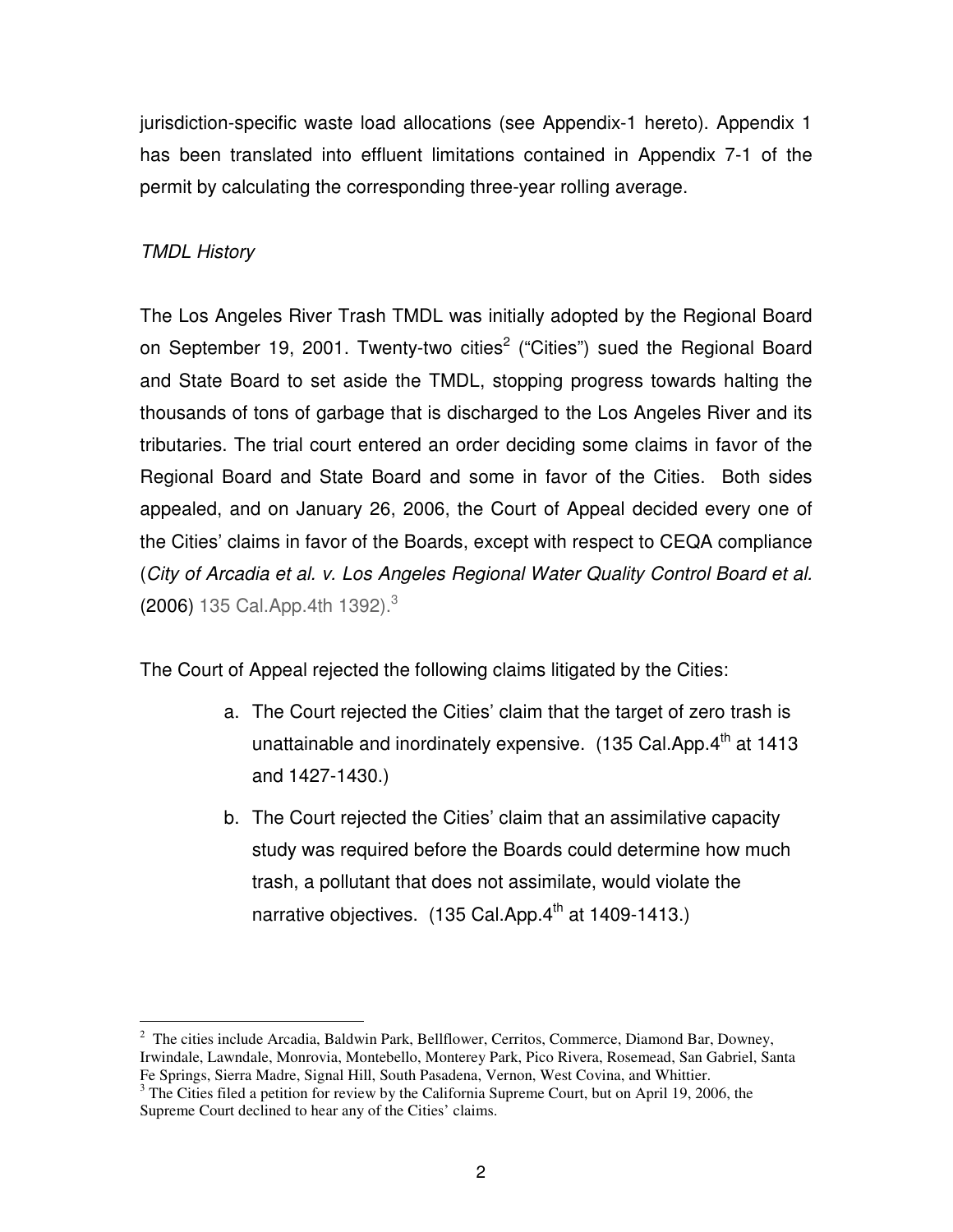- c. The Court rejected the Cities' claim that the Boards were required, but failed, to conduct a cost/benefit analysis and consideration of economic factors. (135 Cal.App.4<sup>th</sup> at 1415-1418.)
- d. The Court rejected the Cities' claim that the Boards were prohibited from establishing a TMDL for the Los Angeles River Estuary until it was formally listed on the 303(d) list. (135 Cal.App.4<sup>th</sup> at 1418-1420.)
- e. The Court rejected the Cities' claims that TMDLs for storm water may not require agencies to perform better than the "maximum extent practicable", and must allow compliance through best management practices. (135 Cal.App.4<sup>th</sup> at 1427-1430.)
- f. The Court rejected the Cities' claim that the Boards were required to implement load allocations for nonpoint sources of trash pollution. (135 Cal.App.4<sup>th</sup> at 1430-1432.)
- g. The Court rejected the Cities' claim that the Boards failed to adhere to the data collection and analysis required by federal and state law (135 Cal.App.4<sup>th</sup> at 1433-34.)
- h. The Court rejected the Cities' claim that the Boards relied on nonexistent, illegal, and irrational uses to be made of the Los Angeles River. (135 Cal.App.4<sup>th</sup> at 1432-33.)
- i. The Court rejected the Cities' claim that the Boards violated the Administrative Procedures Act (APA). (135 Cal.App.4<sup>th</sup> at 1434-35.)

The Court did find, however, that the Boards did not adequately complete the environmental checklist, and that evidence of a "fair argument" of significant impacts existed such that the Boards should have performed an EIR level of analysis. (135 Cal.App.4<sup>th</sup> at 1420-26.) The Court therefore declared the Trash TMDL void, and issued a writ of mandate that ordered the Boards to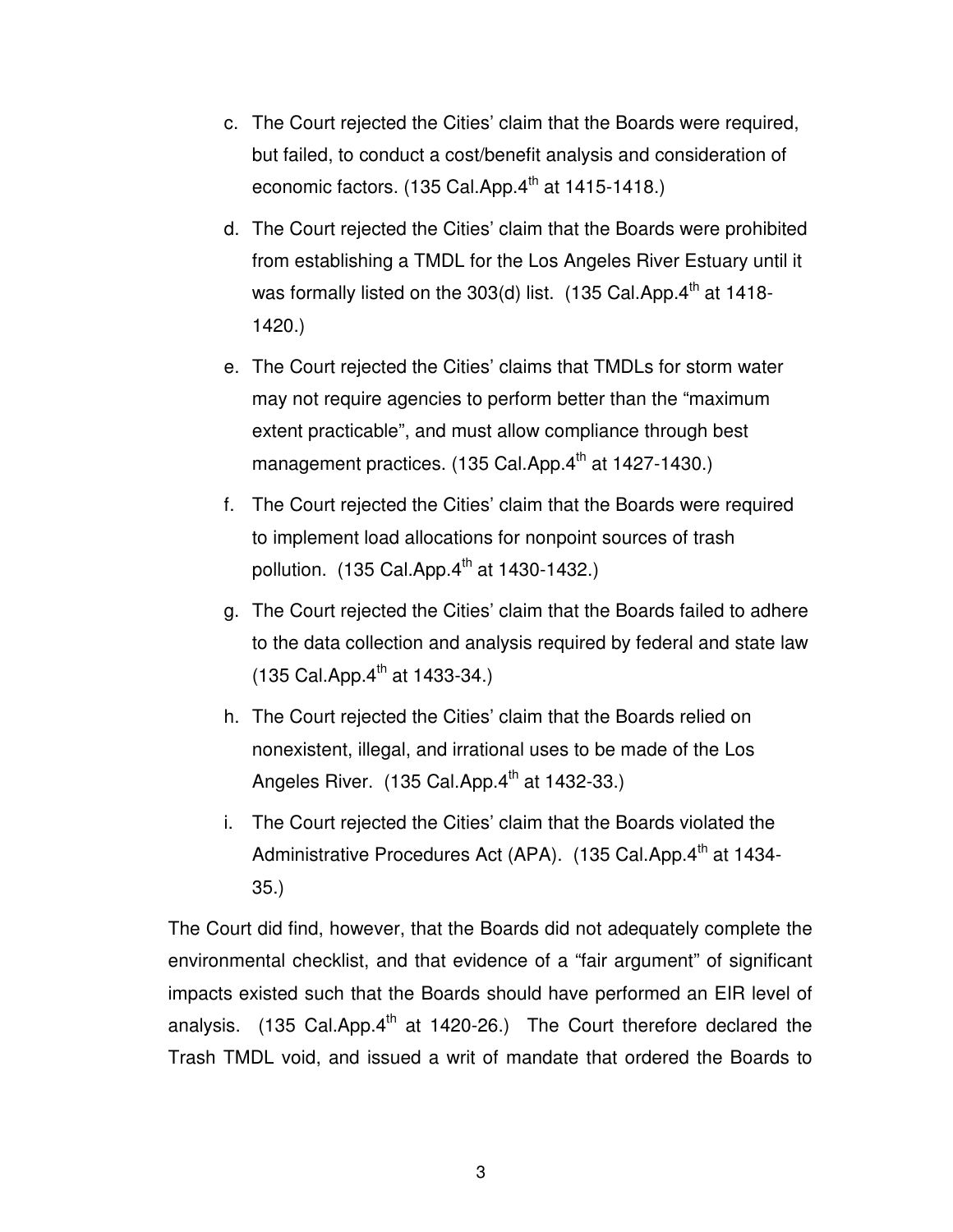set aside and not implement the TMDL, until it has been brought into compliance with California Environmental Quality Act.

As a result of the appellate court's decision, in 2006 the Regional Board set aside its 2001 action incorporating the TMDL into the Basin Plan (Resolution R06-013) (*City of Arcadia et al. v. Los Angeles Regional Water Quality Control Board et al.*  $(2006)$  135 Cal. App.  $4<sup>th</sup>$  1392). After conducting the required CEQA analysis, the Regional Board readopted the Los Angeles River Watershed Trash TMDL on August 9, 2007 (Resolution No. 2007-0012). 4 This TMDL was subsequently approved by the State Water Resources Control Board (Resolution No. 2008- 0024), the Office of Administrative Law (File No. 2008-0519-02 S), and the United States Environmental Protection Agency, and became effective on September 23, 2008.

*Summary of Proposed Action*The Regional Board proposes to incorporate the interim and final WLAs, expressed as annual reductions in discharges of trash from individual jurisdictional areas within the Los Angeles River Watershed, into the LA County MS4 Permit. Additionally, the Regional Board proposes to incorporate provisions that specify alternative means of determining compliance with the interim and final WLAs. These include:

- (i) a technology based approach whereby BMPs meeting the design standard of "full capture" may be properly installed and maintained to demonstrate compliance with the WLAs,
- (ii) a numeric effluent limitation based approach whereby "partial capture" BMPs and institutional controls not meeting the design standard of "full capture" may be implemented in drainage areas, in which case

<sup>4</sup> The Regional Board first adopted the Los Angeles River Trash TMDL in September 2001 (Resolution R01-013). As a result of a court decision, in 2006 the Regional Board set aside its 2001 action incorporating the TMDL into the Basin Plan (Resolution R06-013) (*City of Arcadia et al. v. Los Angeles Regional Water Quality Control Board et al.* (2006) 135 Cal.App.4 th 1392). In 2007, the Regional Board readopted the TMDL with the revised CEQA analysis ordered by the court (Resolution R07-012).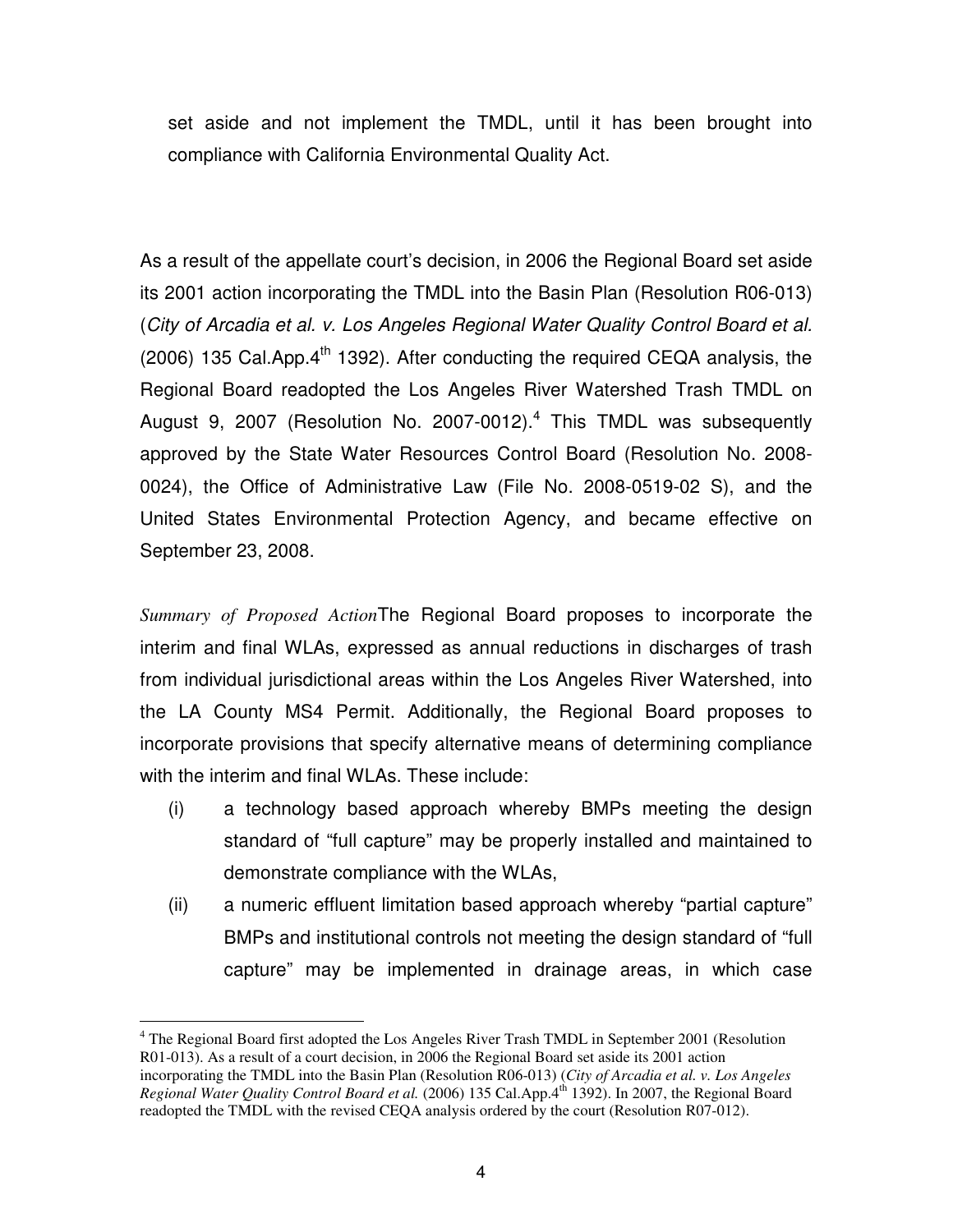compliance with the WLA shall be demonstrated by measuring actual reductions in trash discharges in these areas.

Either or both approaches may be used within a jurisdictional area.

The incorporation of the interim and final WLAs established in the TMDL is consistent with the iterative process of implementing BMPs employed in the current LA County MS4 Permit in that compliance with the final WLAs may be achieved over the course of nine years. However, because the waterbodies in the Los Angeles River Watershed are impaired due to trash discharges from the MS4, it is necessary to establish more specific provisions in order to (i) ensure measurable reductions in trash discharges resulting in progressive water quality improvements during the iterative process and (ii) establish a final date for completing implementation of BMPs and, ultimately, achieving WLAs and water quality standards.

The Los Angeles River Watershed Trash TMDL was lawfully adopted as an amendment to the Los Angeles Region's Basin Plan and required compliance with interim WLAs as of September 30, 2008. Most Basin Plan provisions, including TMDLs adopted as amendments to the Basin Plan, are not selfimplementing. Therefore, this limited re-opener of the MS4 Permit to incorporate the WLAs allows the implementation and enforcement of these WLAs as required by federal and state laws and regulations.

### **Background: Summary of Impairments and TMDL Elements**

Trash in waterways causes significant water quality problems. Small and large floatables inhibit the growth of aquatic vegetation, decreasing habitat and spawning areas for fish and other living organisms. Wildlife living in rivers and in riparian areas can be harmed by ingesting or becoming entangled in floating trash. Except for large items, settleables are not always obvious to the eye. They include glass, cigarette butts, rubber, and construction debris, among other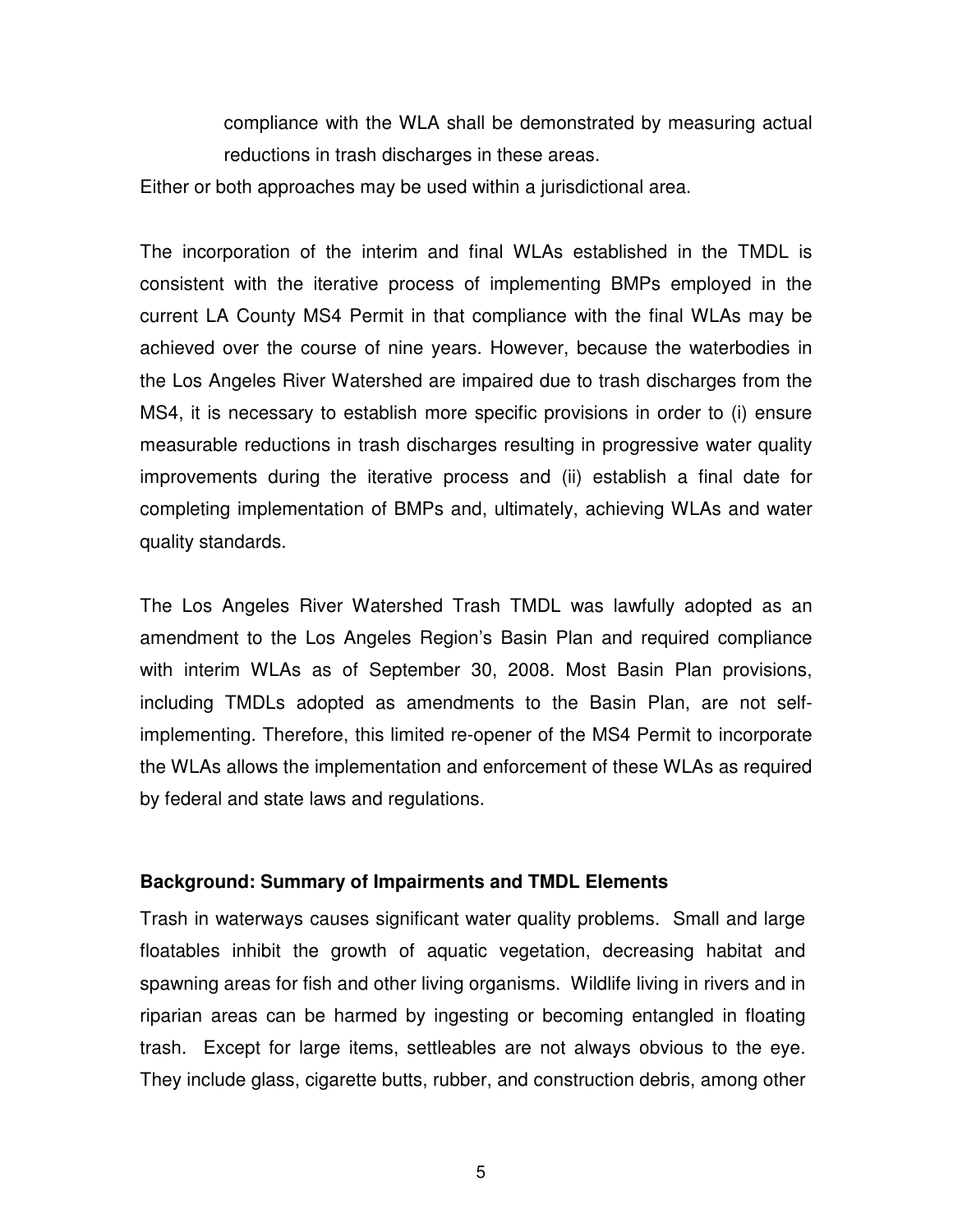things. Settleables can be a problem for bottom feeders and can contribute to sediment contamination. Some debris (e.g. diapers, medical and household waste, and chemicals) are a source of bacteria and toxic substances. Floating debris that is not trapped and removed will eventually end up on the beaches or in the open ocean, keeping visitors away from our beaches and degrading coastal waters.

Trash is a serious and pervasive water quality problem in the Los Angeles River Watershed. The Regional Board has determined that current levels of trash exceed the existing water quality objectives contained in the Basin Plan that are necessary to protect the beneficial uses of the river. Regional Board staff regularly observes trash in the waterways of the Los Angeles River Watershed. Non-profit organizations such as Heal the Bay, Friends of the Los Angeles River (FoLAR) and others organize volunteer clean-ups periodically, and document the amount of trash collected. Data on quantities of trash removed from waterways and downstream beaches are provided in the Administrative Record for the Los Angeles River Trash TMDL.

Long Beach collects large amounts of trash at the mouth of the Los Angeles River, as much of the trash carried down the Los Angeles River ends up at the river's mouth in Long Beach. Debris tonnage at the mouth of the Los Angeles River is listed in Table 1.

| <b>Storm Year</b> | First<br>Quarter<br>(July-Sept.) | Second<br>Quarter<br>$(Oct.-Dec.)$ | Third<br>Quarter<br>(Jan.-<br>March) | Fourth<br>Quarter<br>(April-June) | Total |
|-------------------|----------------------------------|------------------------------------|--------------------------------------|-----------------------------------|-------|
| 1994-95           | 436                              | 509                                | 3,576                                | 702                               | 5,224 |
| 1995-96           | 504                              | 344                                | 3,100                                | 645                               | 4,593 |

<sup>5</sup> City of Long Beach *L.A. River Debris Summary* (as of June 2006).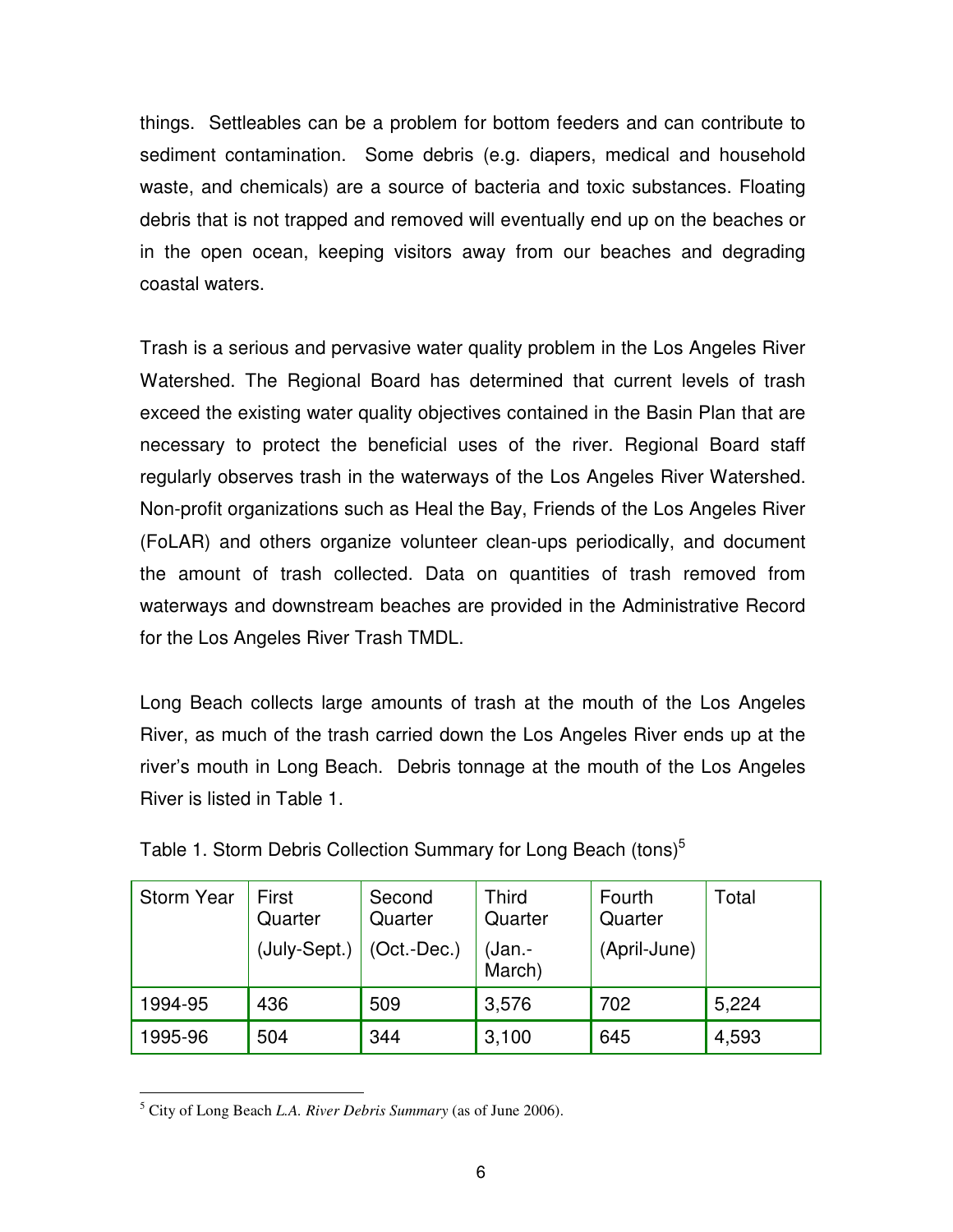| <b>Storm Year</b> | First<br>Quarter | Second<br>Quarter | <b>Third</b><br>Quarter | Fourth<br>Quarter | Total  |
|-------------------|------------------|-------------------|-------------------------|-------------------|--------|
|                   | (July-Sept.)     | $(Oct.-Dec.)$     | (Jan.-<br>March)        | (April-June)      |        |
| 1996-97           | 350              | 2,361             | 601                     | 681               | 3,993  |
| 1997-98           | 647              | 3,650             | 4,016                   | 977               | 9,290  |
| 1998-99           | 565              | 720               | 532                     | 1,274             | 3,091  |
| 1999-00           | 781              | 176               | 1,664                   | 1,223             | 3,844  |
| 2000-01           | 757              | 581               | 2,625                   | 474               | 4,437  |
| 2001-02           | 424              | 739               | 288                     | 407               | 1,858  |
| 2002-03           | 430              | 752               | 2,564                   | 884               | 4,630  |
| 2003-04           | 299              | 779               | 607                     | 951               | 2,636  |
| 2004-05           | 273              | 4,390             | 6,176                   | 1,416             | 12,255 |
| 2005-06           | 561              | 495               | 862                     | 670               | 2,591  |

Trash discharged to waterbodies discourages recreational activity, degrades aquatic habitat, threatens wildlife through ingestion and entanglement, and also poses risks to human health. Existing beneficial uses impaired by trash in the Los Angeles River are contact recreation (REC-1) and non-contact recreation (REC-2); warm fresh water habitat (WARM); wildlife habitat (WILD); estuarine habitat (EST) and marine habitat (MAR); rare, threatened or endangered species (RARE); migration of aquatic organisms (MIGR) and spawning, reproduction and early development of fish (SPWN); commercial and sport fishing (COMM); wetland habitat (WET); and cold freshwater habitat (COLD).

The Regional Board adopted a trash TMDL for the Los Angeles River Watershed to eliminate the documented water quality impairment resulting from significant amounts of trash discharged to the Los Angeles River and its tributaries, and by doing so to restore the beneficial uses of the river. The TMDL establishes a numeric target of zero discharge of trash, and identifies discharges from the MS4 as the major source of trash to the Los Angeles River and its tributaries.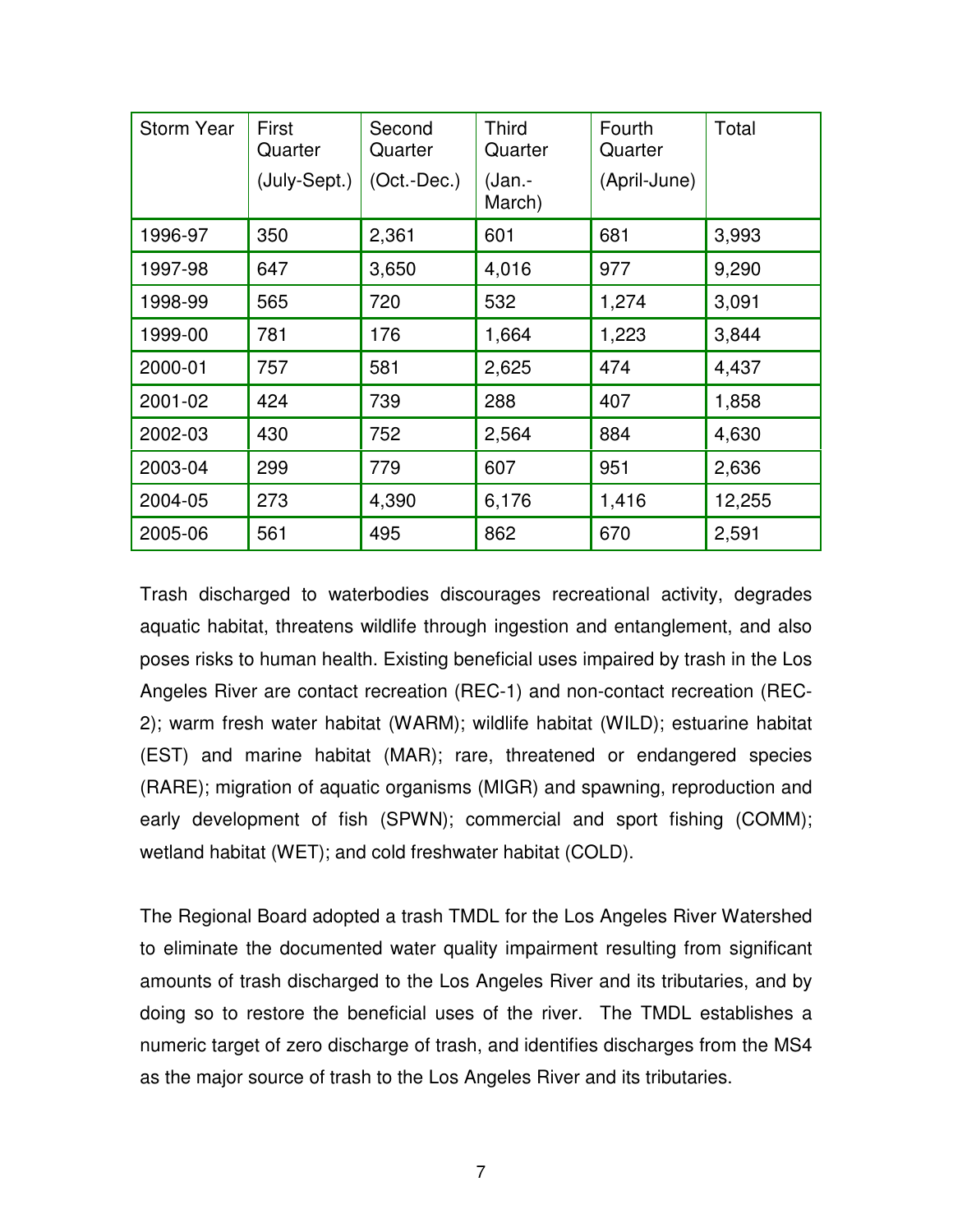To achieve the numeric target of zero discharge of trash, the TMDL sets interim and final wasteload allocations (WLAs) for trash discharges in the Los Angeles River Watershed, expressed as progressive annual percentage reductions from a predetermined baseline WLA assigned to each responsible jurisdiction, until the final waste load allocation of zero discharge is allocated in 2014. The TMDL allows for compliance with these annual percentage reductions to be determined based on a two-year rolling average of the interim waste load allocations in the second year of implementation, and based on a three-year rolling average in subsequent years, resulting in a final compliance date of 2016.

Co-permittees under the LA County MS4 Permit that are identified as responsible jurisdictions in the Los Angeles River Trash TMDL include the County of Los Angeles, the County of Los Angeles Flood Control District, and the Cities of Alhambra, Arcadia, Bell, Bell Gardens, Bradbury, Burbank, Calabasas, Carson, Commerce, Compton, Cudahy, Downey, Duarte, El Monte Glendale, Hidden Hills, Huntington Park, Irwindale, La Cañada Flintridge, Los Angeles, Lynwood, Maywood, Monrovia, Montebello, Monterey Park, Paramount, Pasadena, Pico Rivera, Rosemead, San Fernando, San Gabriel, San Marino, Santa Clarita, Sierra Madre, Signal Hill, Simi Valley, South El Monte, South Gate, South Pasadena, Temple City, and Vernon. The City of Long Beach and the California Department of Transportation (Caltrans) are also identified as responsible jurisdictions in the trash TMDL, but their MS4 discharges are regulated under separate permits.<sup>6</sup>

 $6$  The City of Long Beach's MS4 permit (NPDES No. CAS004003) will be re-opened at a later date to include the trash TMDL provisions. A statewide permit (NPDES No. CAS000003) issued by the State Board covers MS4 discharges from areas under the jurisdiction of Caltrans. This permit will be renewed in the near future. The Regional Board will notify the State Board of the need to incorporate all TMDL WLAs in the Los Angeles Region that apply to Caltrans along with the provisions necessary to ensure compliance. Notwithstanding, the Storm Water Monitoring Plan for Caltrans District 7 already contains implementation measures for the purpose of complying with the trash TMDL requirements.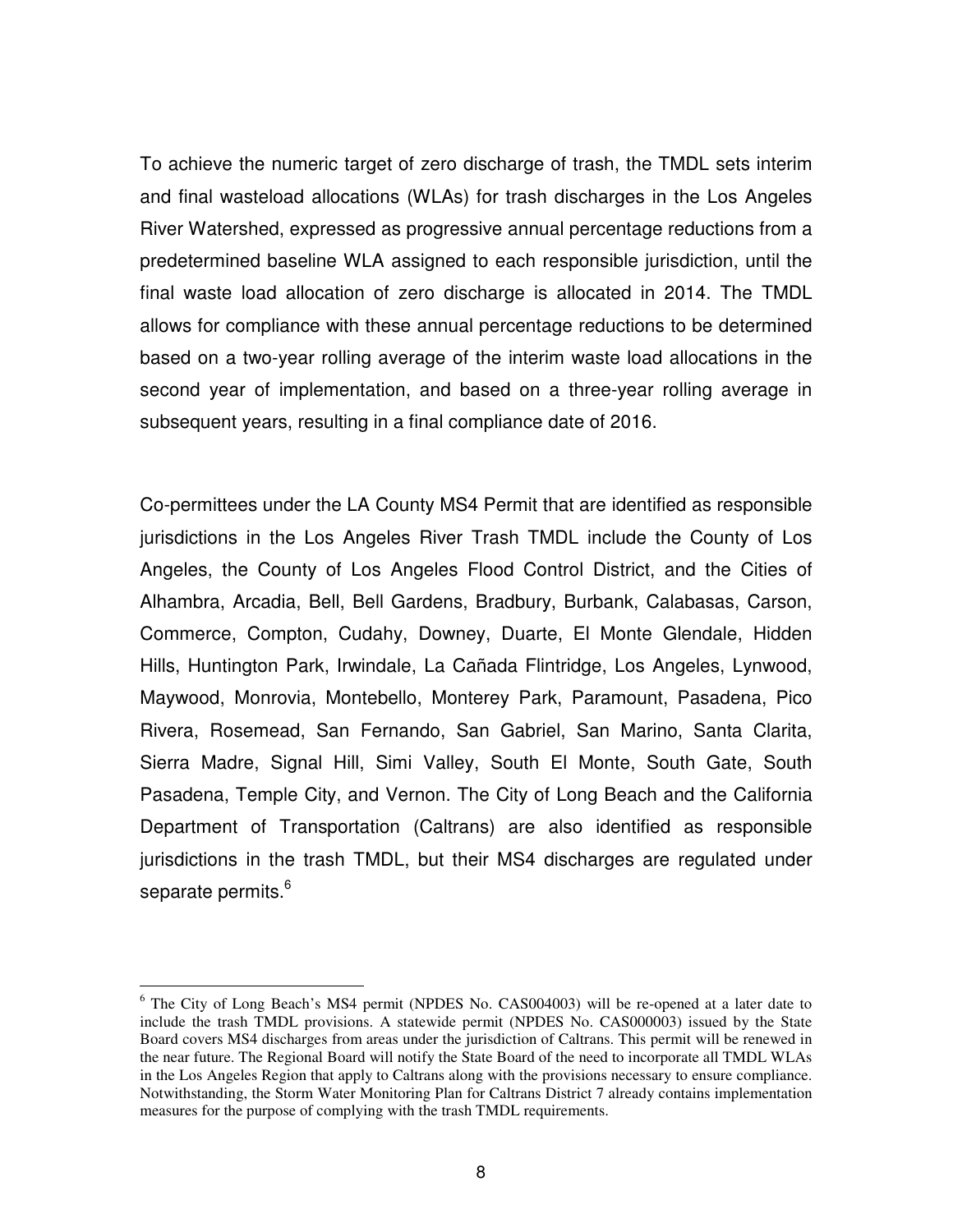The Los Angeles River Trash TMDL specifies under "Implementation" that the WLAs will be implemented through MS4 permits. TMDLs are not self-executing, but instead rely upon further orders or actions to adjust pollutant restrictions on individual dischargers. Federal regulations require that NPDES permits must be consistent with the assumptions and requirements of any available waste load allocation (40 CFR 122.44(d)). Similarly, state law requires both that the Regional Board implement its Basin Plan when adopting waste discharge requirements (WDRs) and that NPDES permits apply "any more stringent effluent standards or limitations necessary to implement water quality control plans…" (Wat. Code §§ 13263, 13377).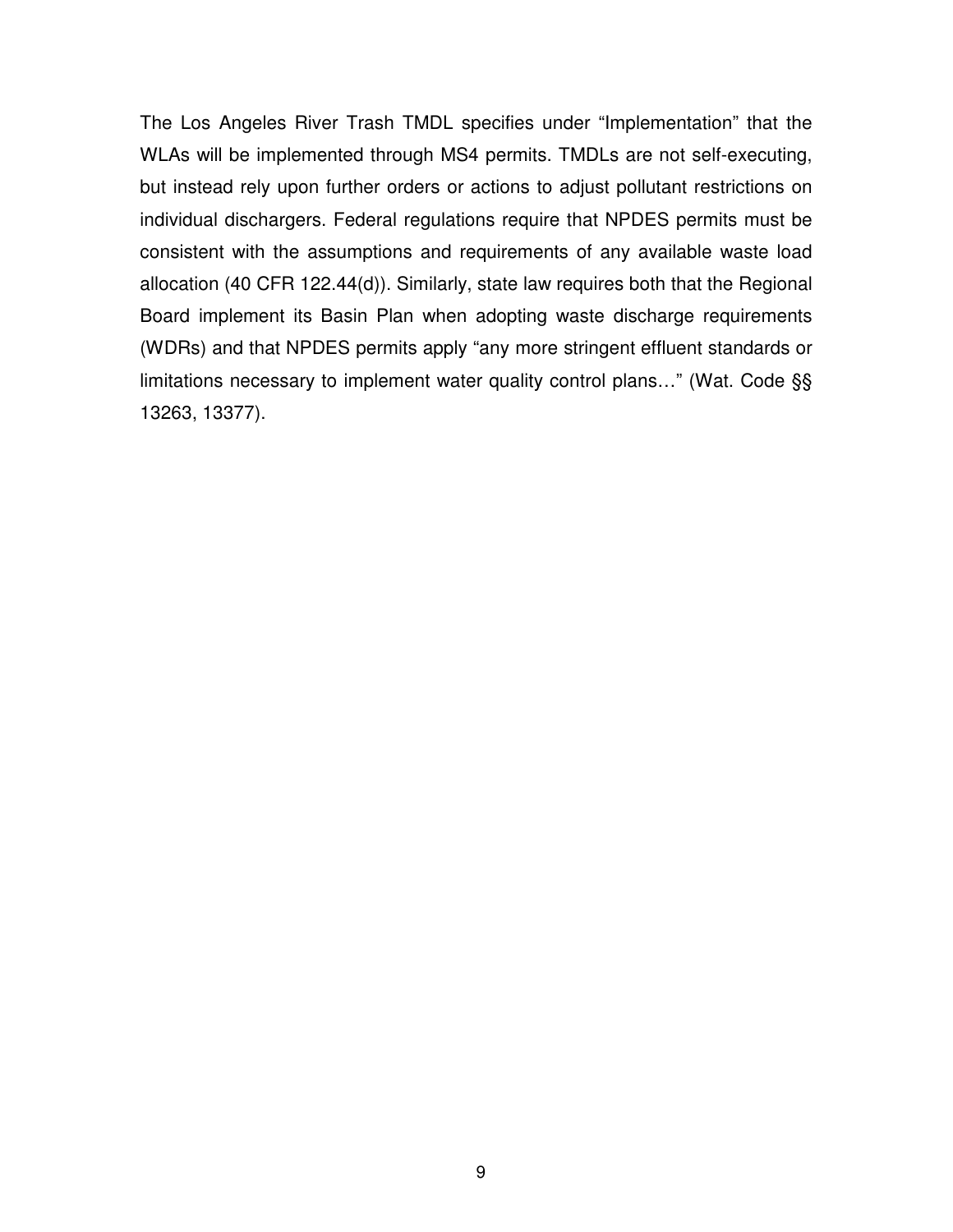### **Statutory History and Requirements**

### *Clean Water Act Section 303(d): Impaired Waters and TMDLs*

The CWA §303(d)(1)(A) requires each State to conduct a biennial assessment of its waters, and identify those waters for which technology based effluent limitations are not stringent enough to implement water quality standards. These waters are identified as impaired waters on the State's 303(d) list of water quality limited segments. The CWA also requires States to establish a priority ranking for waters on the 303(d) list and to develop and implement TMDLs for these waters.

"A TMDL defines the specified maximum amount of a pollutant which can be discharged or 'loaded' into [impaired waters] from all combined sources" and still allow the waterbody to meet water quality standards (*Dioxin/Organochlorine Center v. Clarke* (9<sup>th</sup> Cir. 1995) 57 F.3d 1517, 1520). A TMDL allocates the acceptable pollutant load to point and nonpoint sources. The elements of a TMDL are described in 40 CFR 130.2 and 130.7. A TMDL is defined as "the sum of the individual waste load allocations for point sources and load allocations for nonpoint sources and natural background" (40 CFR 130.2).

Upon establishment of TMDLs by the State or the U.S. EPA, the State is required to incorporate the TMDLs into the State Water Quality Management Plan (40 CFR 130.6 (c) (1), 130.7). The Water Quality Control Plan for the Los Angeles Region (Basin Plan), and applicable statewide plans, serves as the State Water Quality Management Plan governing the watersheds under the jurisdiction of the Regional Board. When adopting TMDLs as a part of its Basin Plan, the Regional Board includes, as part of the TMDL, a program for implementation of the wasteload allocations for point sources and load allocations for nonpoint sources.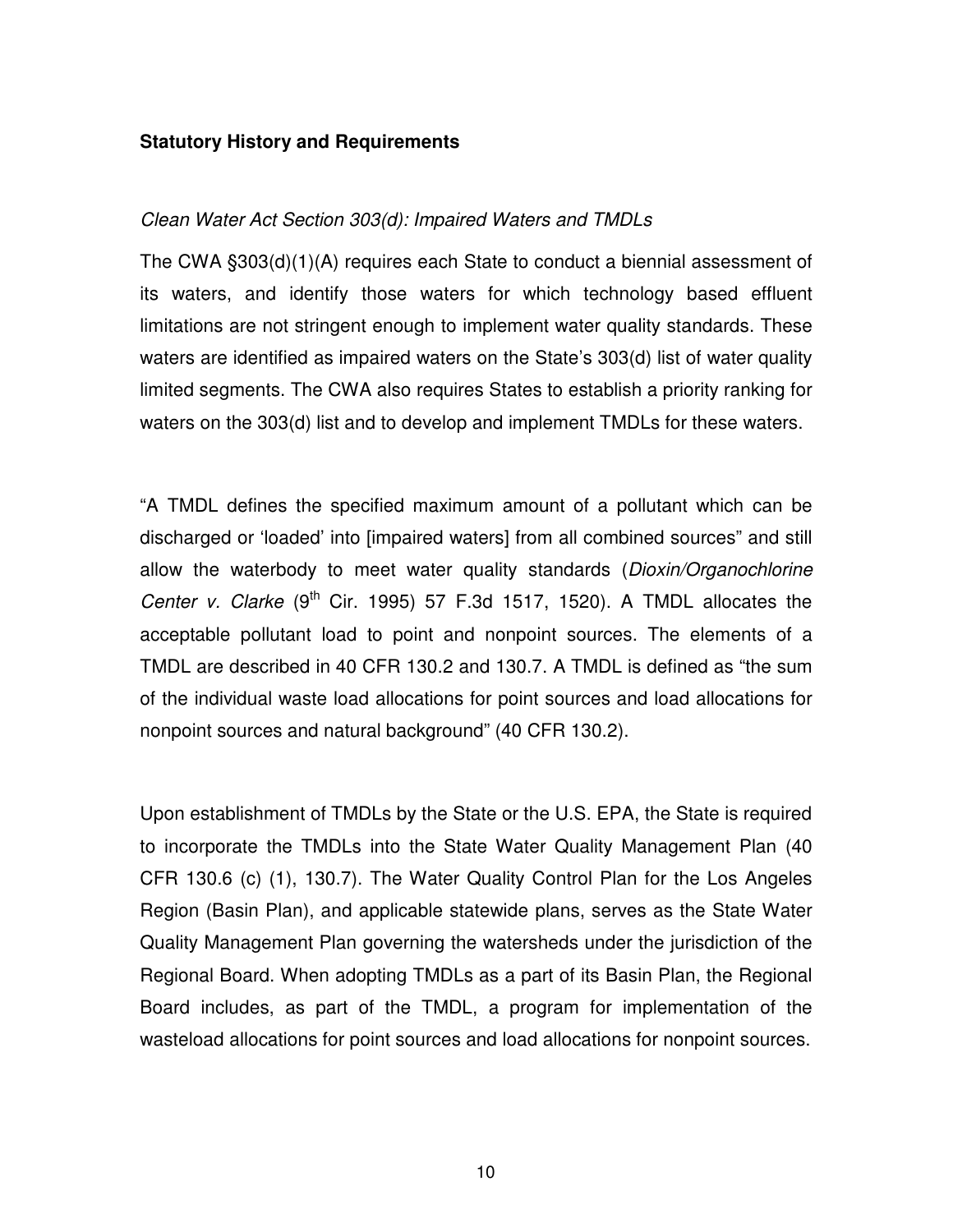Essentially, TMDLs serve as a backstop provision of the CWA designed to implement water quality standards when other provisions have failed to achieve water quality standards.

#### *Clean Water Act Section 402(p): NPDES Permits for MS4s*

The federal Clean Water Act (CWA) generally prohibits the "discharge of any pollutant," 33 U.S.C. § 1311(a), from a "point source" into waters of the United States. 33 U.S.C. § 1362(12)(A). An entity can, however, obtain a National Pollutant Discharge Elimination System (NPDES) permit that allows conditionally for the discharge of some pollutants. 33 U.S.C. § 1342(a)(1). The CWA defines point sources as "discernible, confined and discrete conveyances, including but not limited to, any pipe, ditch, channel, tunnel, conduit, well, discrete fissure" such as a pipe, ditch, container, rolling stock, concentrated animal feeding operation, landfill leacheate collections system, vessel or other floating craft from which pollutants are or may be discharged. 33 U.S.C. § 1362; 40 CFR 122.2.

In 1987, the U.S. Congress enacted the Water Quality Act recognizing both the environmental threats posed by storm water runoff and the U.S. EPA's problems in implementing regulations for storm water discharges (NRDC II, 966 F.2d at 1296). These Amendments to the CWA established new statutory requirements to control industrial and municipal storm water discharges to waters of the United States (CWA § 402(p).) The amendments require NPDES permits for storm water discharges from Municipal Separate Storm Sewer Systems (MS4s) to waters of the United States, and classify MS4s as a "point source".

The NPDES permits for MS4s (i) may be issued on a system- or jurisdiction-wide basis; (ii) shall include a requirement to effectively prohibit [unauthorized] nonstorm water discharges into the storm sewers; and (iii) shall require controls to reduce the discharge of pollutants from storm water to the maximum extent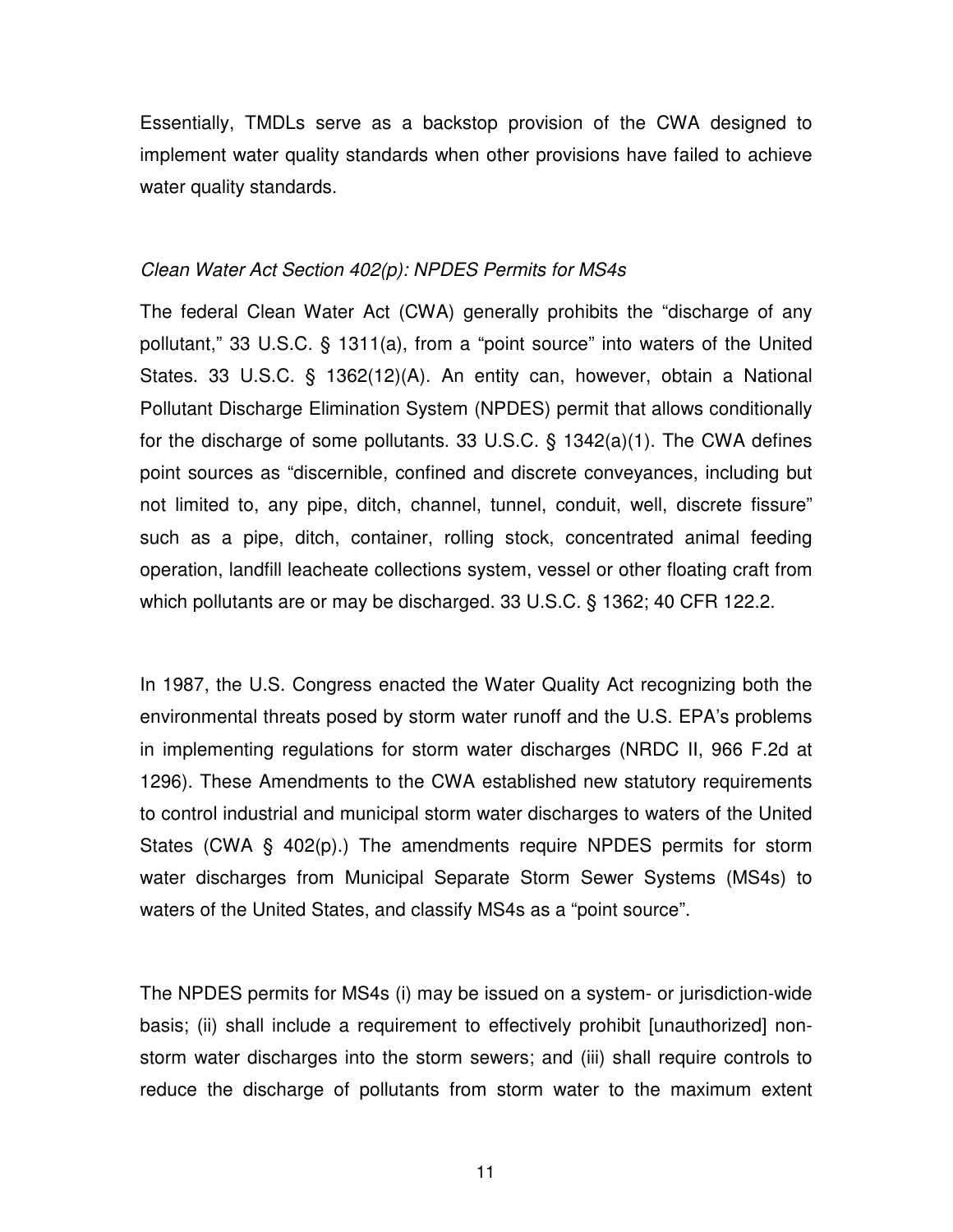practicable (MEP), including management practices, control techniques and systems, design and engineering methods, and such other provisions as the Administrator or the State determines appropriate for the control of such pollutants. (See CWA §402(p)(3)(B).)

On November 16, 1990, pursuant to CWA § 402(p), the U.S. EPA promulgated regulations at 40 CFR 122.26 which established requirements for MS4 discharges under the NPDES program.

Generally, discharges of pollutants that are covered under a NPDES permit must comply with (i) effluent limitations necessary to achieve compliance with technology based standards **as well as** (ii) **any more stringent effluent limitation "necessary to meet water quality standards"** (emphasis added) (33 U.S.C. § 1311(b)(1)(C)). In the case of MS4 NPDES discharge permits, federal courts have ruled that the CWA grants the permitting agency discretion to determine what pollutant controls are appropriate for discharges from MS4s. The federal courts held that the permitting agency has discretionary authority under "33 U.S.C.  $\S$  1342(p)(2)(E) to determine that ensuring strict compliance with state water-quality standards is necessary to control pollutants, or to require less than strict compliance with state water-quality standards, such as a BMP approach" (*Defenders of Wildlife v. Browner*, 191 F.3d 1159 (9 th Cir., 1999)). Under 33 U.S.C. § 1342(p)(3)(B)(iii), the permitting authority has the choice to include either best management practices or numeric effluent limitations in the permits. NRDC II, 966 F.2d at 1308 ("Congress did not mandate a minimum standards approach or specify that [the] EPA develop minimal performance requirements.").

Even early in the regulatory program for MS4s, the U.S. EPA stated that if the Permittee(s) fails to implement adequate BMPs to prevent exceedance of the receiving water objectives, the permitting authority "may have to consider other

12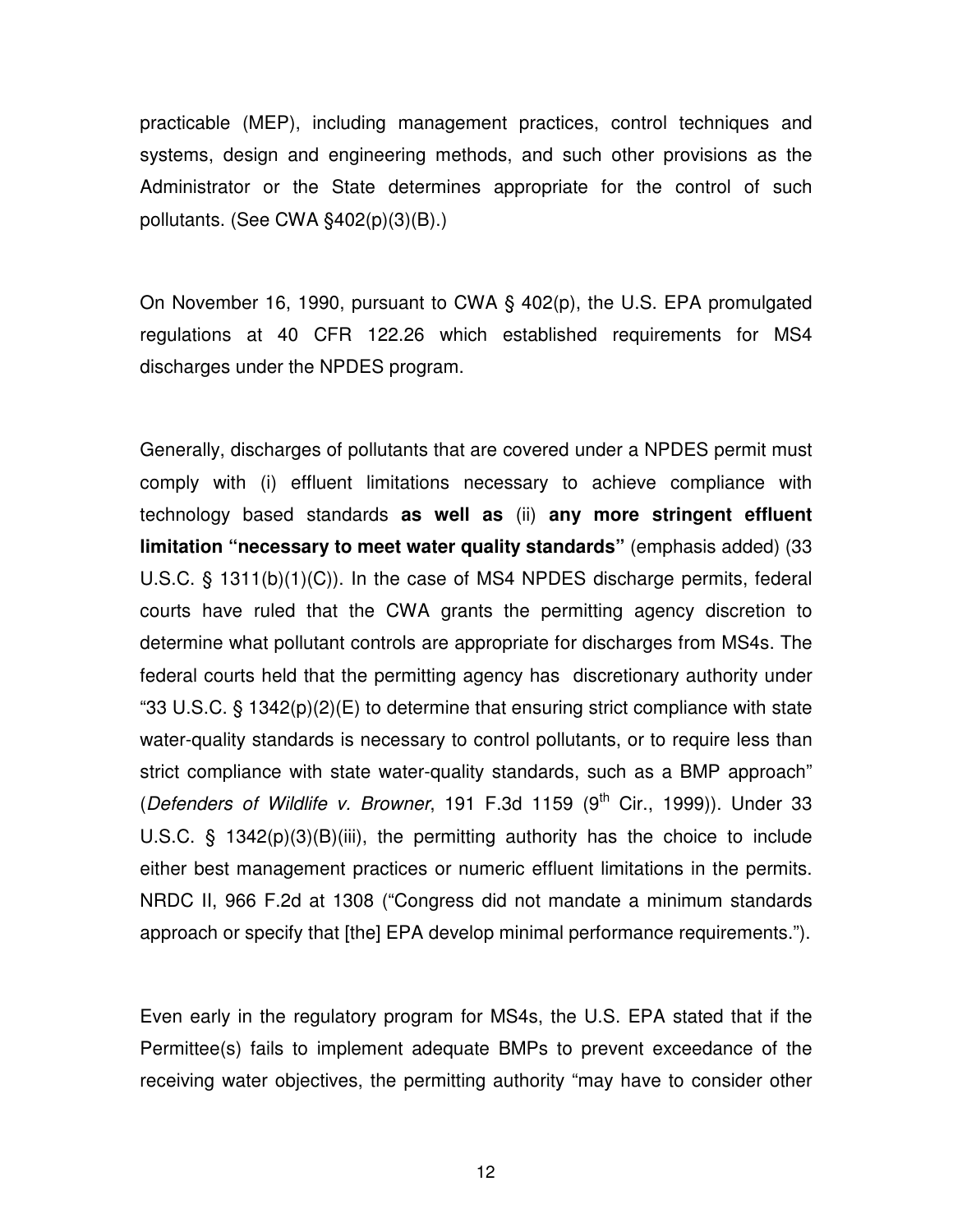approaches to water quality protection" (61 Fed. Reg. 43761; *Interim Permitting Approach*, Response #6, EPA 833-D-96-00, 1996; Order WQ 91-03).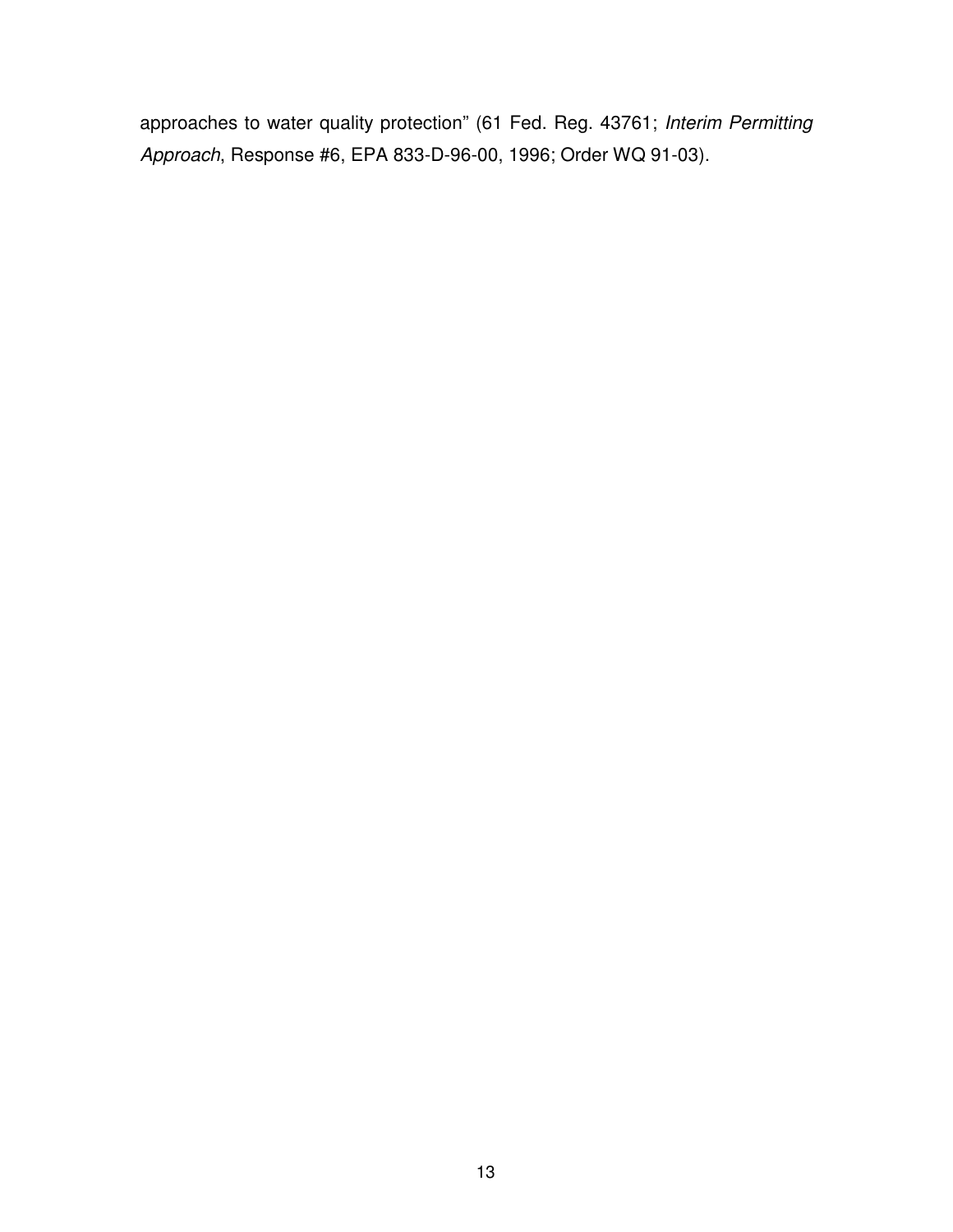### **State Regulatory Authority**

In California, trash that is discharged to waterbodies is regulated by Regional Boards through their Basin Plans. In the Basin Plans, trash is identified as both a "floatable material" and a "solid, suspended or settleable material." The Basin Plans establish narrative water quality objectives for both, stating in general terms that *waters shall not contain these materials in concentrations that cause nuisance or adversely affect beneficial uses*. These narrative objectives are consistent with water quality criteria recommended under CWA section 304(a) by the U.S. EPA (1986).

The Regional Boards implement these narrative objectives for trash through a variety of mechanisms depending upon the primary source of the trash discharges. Until recently, attempts were made to implement these narrative objectives for trash primarily through standard provisions in NPDES permits for discharges from MS4s (discussed below). Where an individual waterbody is identified as impaired due to trash, *additional* regulatory requirements are established in a TMDL and incorporated into the Basin Plan, as described earlier.

The State of California is one of forty-five States that have been granted authority under the CWA to implement the NPDES permitting program in lieu of US EPA. The Porter-Cologne Act (California Water Code) authorizes the State Board, through the nine regional boards, to issue NPDES permits, and regulate and control the discharge of pollutants into waters of the State. Regional Boardissued NPDES permits must contain provisions consistent with the State Water Quality Management Plan (Wat. Code § 13263).

### *Related State Administrative Actions*

The State Board has affirmed that NPDES MS4 permits must prohibit discharges that cause or contribute to violations of water quality standards contained in Basin Plans or Statewide Water Quality Control Plans (See WQ 98-01, at p. 8).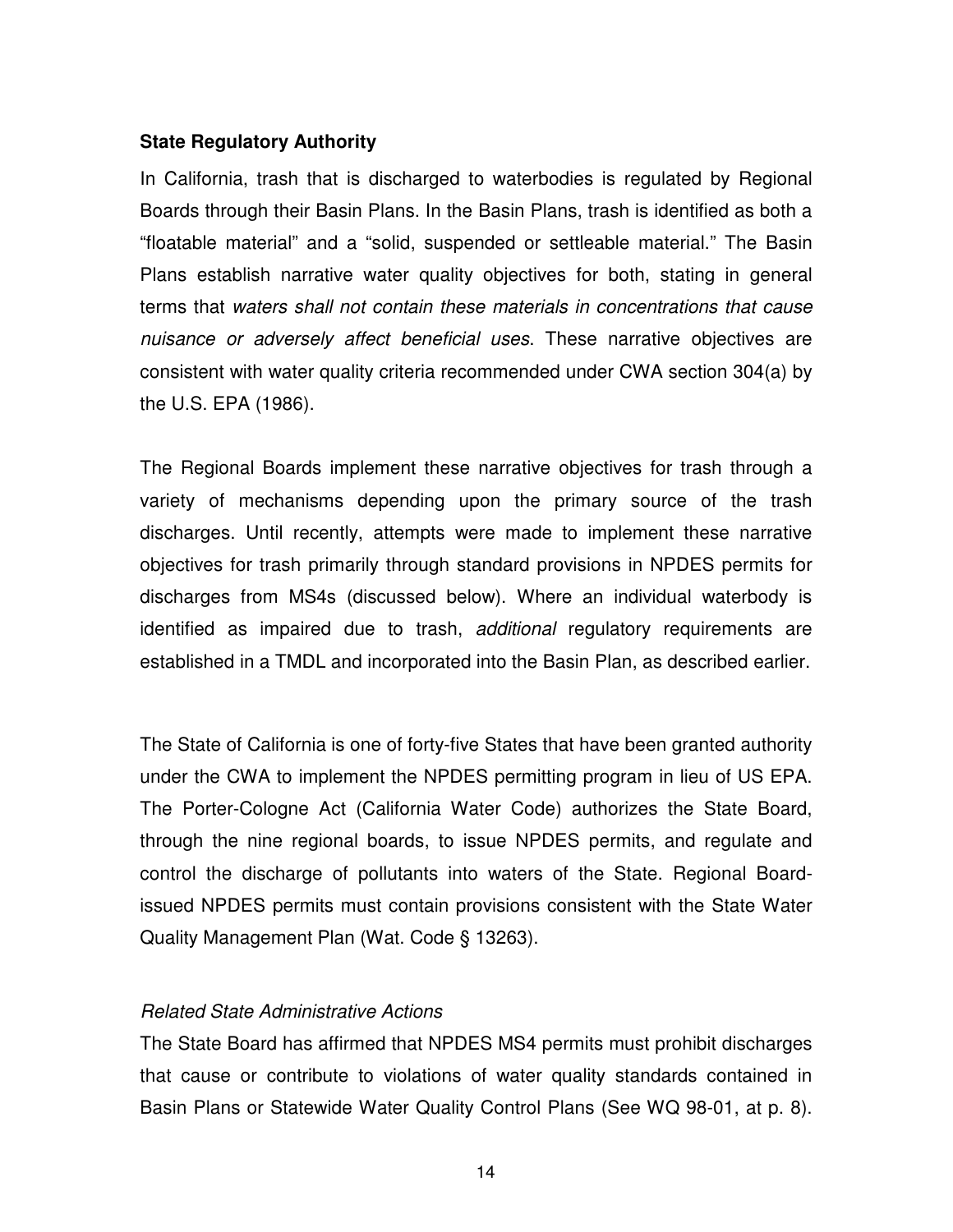In 1999, the State Board issued standard receiving water limitations language to be included in municipal storm water permits across the State consistent with this affirmation (Order WQO 99-05, which amended Order WQO 98-01).

The State Water Board had ruled earlier that municipal storm water permits must include effluent limitations necessary to achieve water quality standards (State Board Orders WQ 91-03 and WQ 91-04)<sup>7</sup>. The State Board concluded that these may be non-numerical, but also pointed out that if the Permittee(s) fails to implement adequate BMPs to prevent exceedance of the receiving water objectives, the regional boards may have to consider other approaches to water quality protection (Order WQ 91-03).

Later, the State Board in Order WQ 2001-15 stated that "where urban runoff is causing or contributing to exceedances of water quality standards, it is appropriate to require improvements to BMPs that address those exceedances" (Order WQ 2001-15, p. 8). Recently, the State Board concluded that the regional boards should determine the most appropriate approach to implementing WLAs for MS4 discharges in the form of **either numeric or non-numeric** effluent limitations and should support their determination in the permit findings (Order WQ 2009-0008).

# *LA County MS4 Permit History*

To comply with the CWA, the Regional Board issued the first storm water permit ("predecessor permit") on June 18, 1990, to the municipalities (Permittees) in Los Angeles County (Order No. 90-079; NPDES Permit No. CA0061654).

 $<sup>7</sup>$  In Order WQ 91-04, the State Board reviewed a complaint brought by the environmental</sup> community that the 1990 LA County MS4 Permit lacked numerical effluent limits and violated federal law.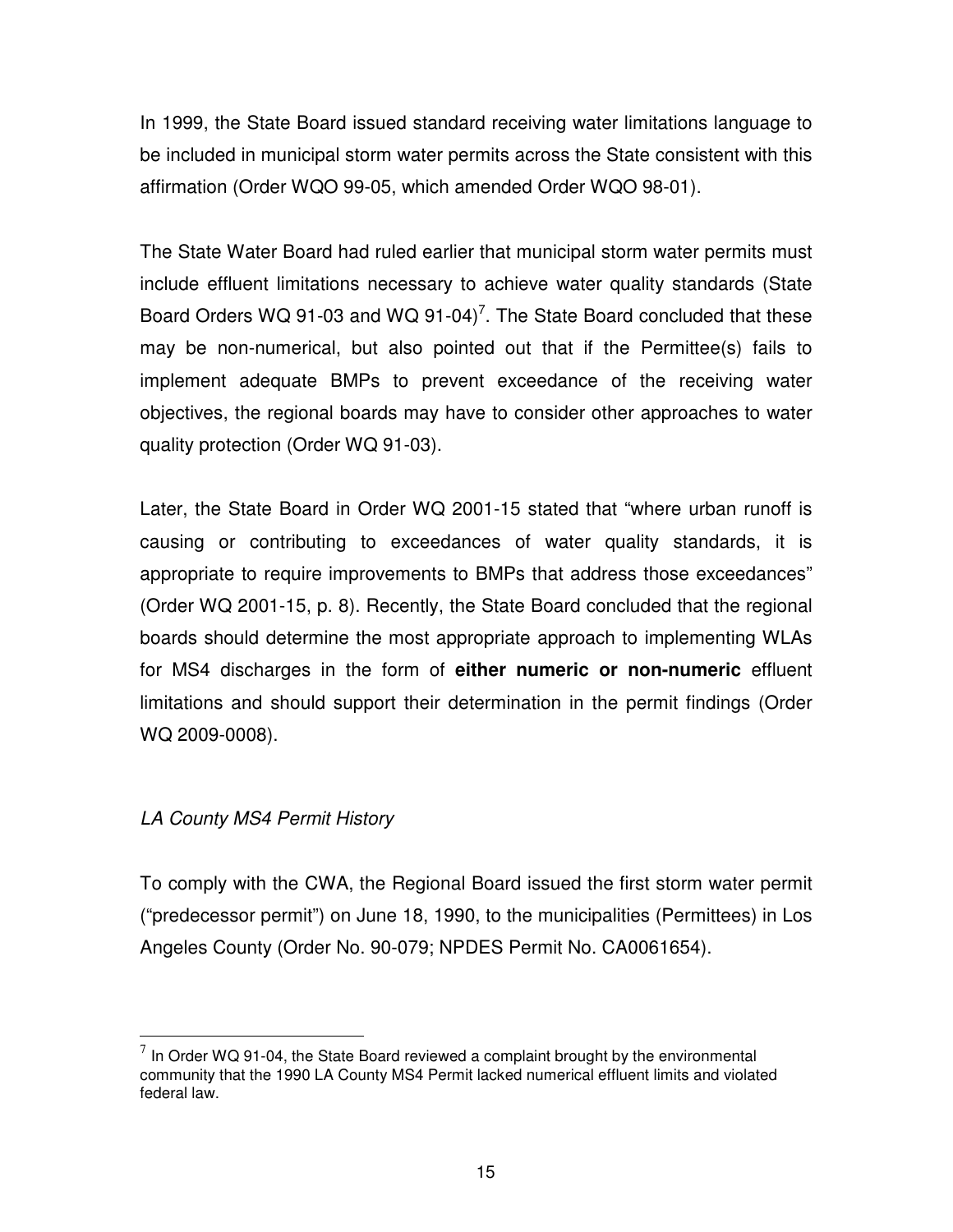The LA County MS4 Permit was reissued in 1996, and the current iteration of the permit was adopted on December 13, 2001 (Order No. 01-182; NPDES Permit No. CAS004001). The LA County MS4 Permit (Order No. 01-182) was amended by Order No. R4-2006-0074 on September 14, 2006. Another amendment to the Los Angeles County MS4 permit was made on August 9, 2007 by Order No. R4- 2007-0042. Currently, Order No. 01-182 as amended by Order R4-2007-0042 is the Los Angeles County MS4 permit in effect.

Because of the complexity and networking of the municipal separate storm sewer system and drainage facilities within and tributary to the County of Los Angeles, the Regional Board adopted a countywide approach in permitting discharges from the MS4. The permit requires Permittees to implement timely and comprehensive programs in the areas of public involvement and participation, industrial/commercial inspection, development planning, development construction, public agency activities, and to reduce the discharge of pollutants from the MS4 to the maximum extent practicable (MEP) from the permitted areas in the County of Los Angeles to the waters of the U.S. In addition, it states that discharges from the MS4 to waters of the U.S., including Los Angeles River and its tributaries, may not cause or contribute to exceedances of water quality objectives.

### *Regulatory Scheme for Control of Trash Discharges*

Consistent with U.S. EPA expectations, the trash control requirements in the first municipal stormwater permit were general and included documenting existing best management practices (BMPs), designing a stormwater monitoring program, and developing plans to optimize existing BMPs and implement additional BMPs. With each subsequent permit, there has been an increasing level of specificity in requirements to control trash, as shown in Table 2.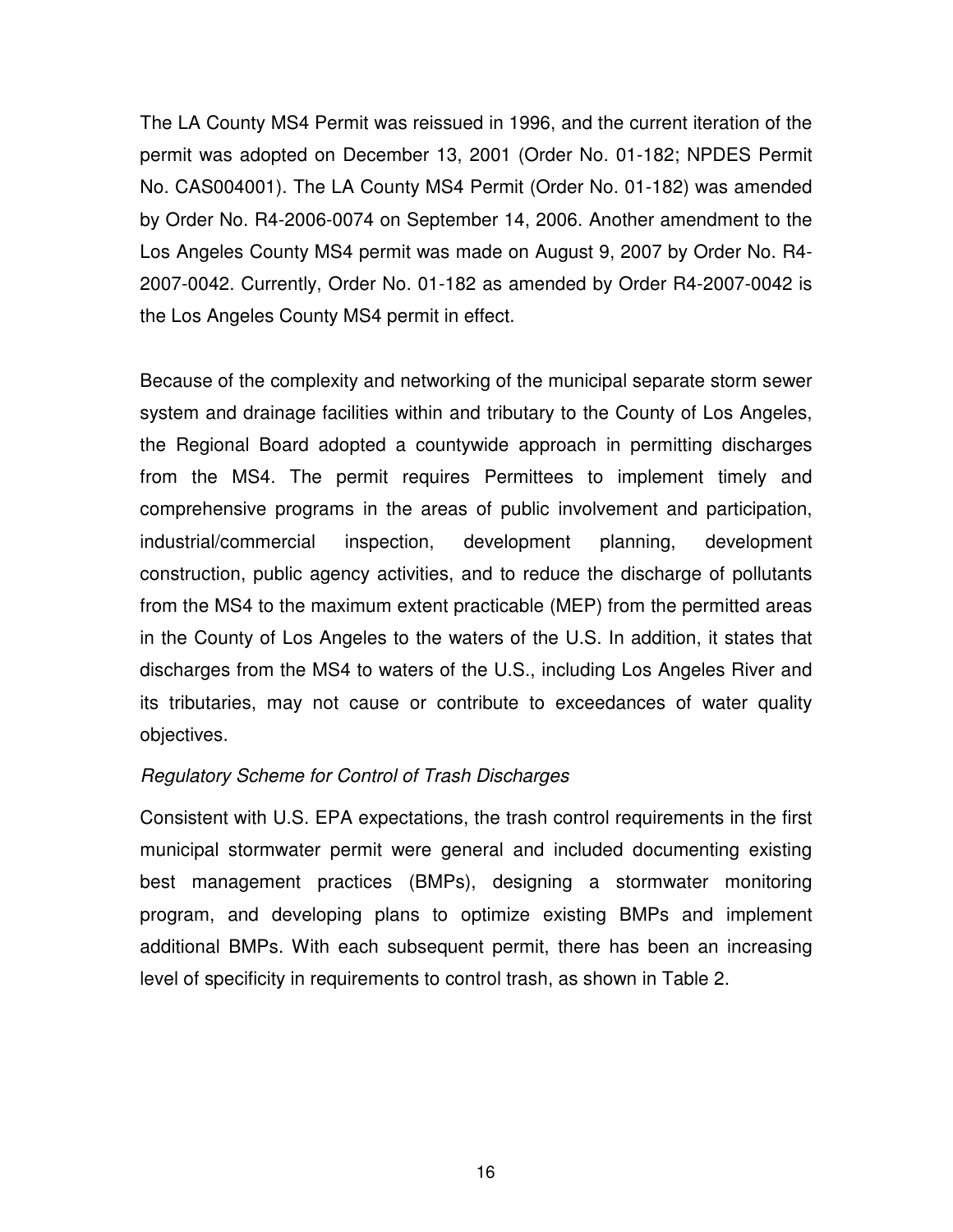|                                                         | <b>Early Permits</b>                                                       | 2 <sup>nd</sup> Generation Permits   |                                                          |
|---------------------------------------------------------|----------------------------------------------------------------------------|--------------------------------------|----------------------------------------------------------|
| <b>Requirements</b>                                     | (Pre-TMDL)                                                                 | (Pre-TMDL)                           | <b>Recent Permits</b>                                    |
| Catch Basin (CB)<br>Prioritization                      | None                                                                       | None                                 | Based on trash<br>generation                             |
| <b>CB Cleanout</b><br>Frequency                         | 1x during summer<br>season                                                 | 1x prior to storm season             | 1-4x per year based<br>on prioritization                 |
| <b>Additional CB</b><br>Cleanouts                       | As necessary                                                               | When 40% full                        | When 25% full                                            |
| Other CB<br>Requirements                                | None                                                                       | None                                 | Trash excluders or<br>equivalent at high<br>priority CBs |
| <b>Street Sweeping</b><br>Prioritization                | None                                                                       | <b>None</b>                          | Based on trash<br>generation                             |
| <b>Street Sweeping</b><br>Frequency                     | 1x per month; where<br>feasible, more<br>frequently in high<br>trash areas | Based on traffic volume              | Based on trash<br>generation                             |
| Open Channel<br>Maintenance                             | 1x per year prior to<br>storm season                                       | 1x per year prior to<br>storm season | 1x per year prior to<br>storm season                     |
| Parking Lot<br>Sweeping                                 | 1x per month                                                               | 1x per month                         | 2x per month                                             |
| <b>TMDL</b> requirements<br>for impaired<br>waterbodies | None                                                                       | None                                 | Yes                                                      |

Table 2. Evolution of Permit Requirements for Control of Trash Discharges

This evolution in requirements is linked to the identification of waterbodies as impaired due to trash. The "second generation" municipal stormwater permits, which were developed around the same time as the first determination of trash impairments, reflected an increase in specificity beyond what was done in the earlier stormwater permits. Those developed later, in conjunction with the first trash TMDLs, have been further refined in terms of their requirements to control discharges of trash.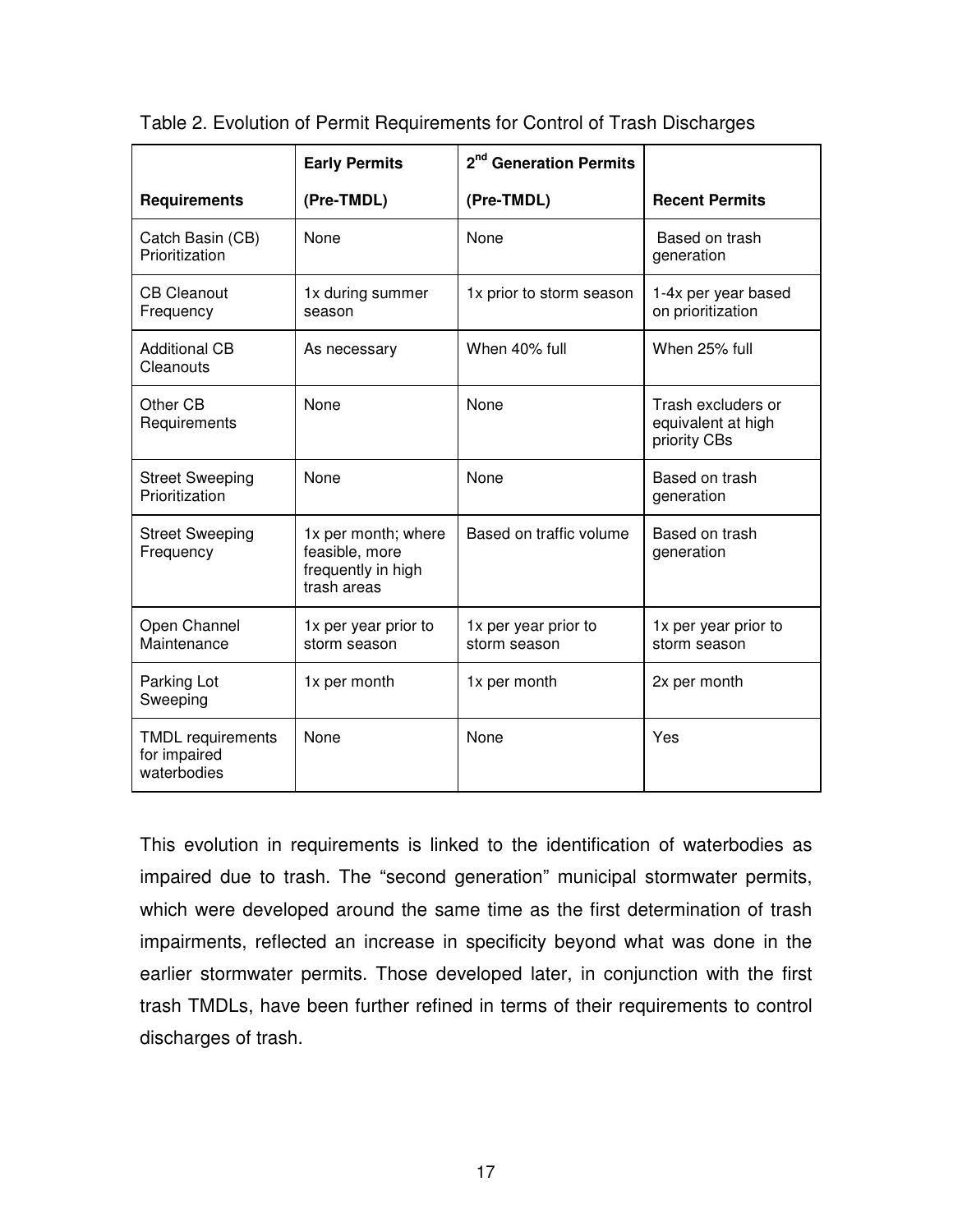The current LA County MS4 permit contains standard provisions for controlling trash discharges from the storm drain system, including but not limited to:

- •Public Information and Participation Program (PIPP) in Part 4.B, including requirements for pollutant-specific outreach on trash in the Los Angeles River Watershed beginning in February 2003;
- Industrial/Commercial Facilities Control Program in Part 4.C, including requirements for permittees to (i) inspect critical sources and (ii) require operators to implement additional controls to reduce pollutants in runoff to CWA section 303(d) impaired waters; and
- •Public Agency Activities Program in Part 4.F, including requirements for storm drain operation and management, streets and roads maintenance, and parking facilities management.

In drainage areas subject to the Los Angeles River Trash TMDL, the current permit requires permittees to continue the implementation of specified catch basin inspections and cleaning until trash TMDL implementation measures are adopted. Additionally, for any special event that can be reasonably expected to generate substantial quantities of trash and litter, permittees are still required to properly manage trash and litter generated, as a condition of the special use permit issued for that event. At a minimum, the municipality who issues the permit for the special event shall arrange for either temporary screens to b e placed on catch basins or for catch basins in that area to be cleaned out subsequent to the event and prior to any rain event.

Permittees were required to place trash receptacles at all transit stops within their jurisdiction that have shelters by August 1, 2002, and at all other transit stops within their jurisdiction by February 3, 2003. Permittees are required to maintain all trash receptacles as necessary. The Principal Permittee, in cooperation with Permittees, is also required to continue coordinating outreach programs that focus on trash in the Los Angeles River.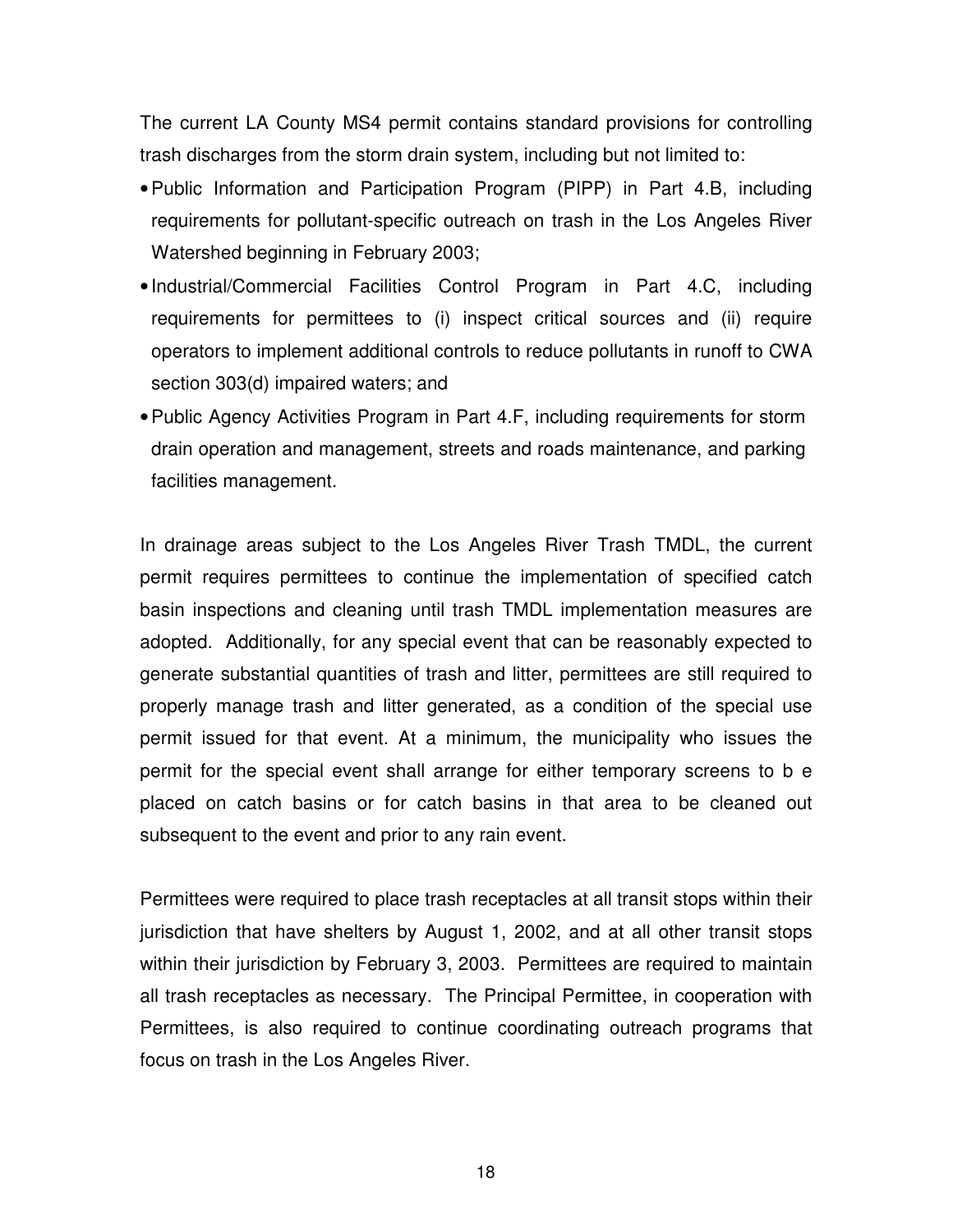### **Current Status and Basis for Action**

While the Los Angeles County Department of Public Works reported a "30% decrease in roadway trash on unincorporated County roads and a 50% decrease in trash entering catchbasins since adoption of the current National Pollutant Discharge Elimination System (NPDES) Permit<sup>"8</sup>, these standard provisions described above have not adequately controlled trash discharges to the Los Angeles River. As a result, trash in the Los Angeles River continues to be a serious problem, causing continued impairments to recreational and aquatic life beneficial uses of the river.

Nineteen years have passed since adoption of the first MS4 permit for Los Angeles County, while eight years have passed since adoption of the current MS4 permit. There has been ample time for Permittees to implement the standard provisions of the permit to control trash discharges to the Los Angeles River and to apply the iterative approach set forth in the Part I.B. of the 2001 Permit in order to address the trash impairments in the Los Angeles River watershed. Yet, water quality impairments due to trash discharges from the MS4 to the Los Angeles River and its tributaries remain a serious public health and environmental problem.

Additionally, over the last 19 years, much has been learned about the nature of urban runoff and stormwater and BMP performance, both nationally and regionally. During the early years of the stormwater regulatory program, the State Board recognized that a prudent approach was one that implemented BMPs to reduce sources and control pollutants from MS4 and continued to collect monitoring data on the characteristics of urban runoff and stormwater (Order WQ 91-03). However, with extensive data on the characteristics of stormwater and BMP performance, numeric effluent limitations for discharges of trash have

<sup>8</sup>Comment letter from County of Los Angeles, Department of Public Works, May 15, 2000, p. 1.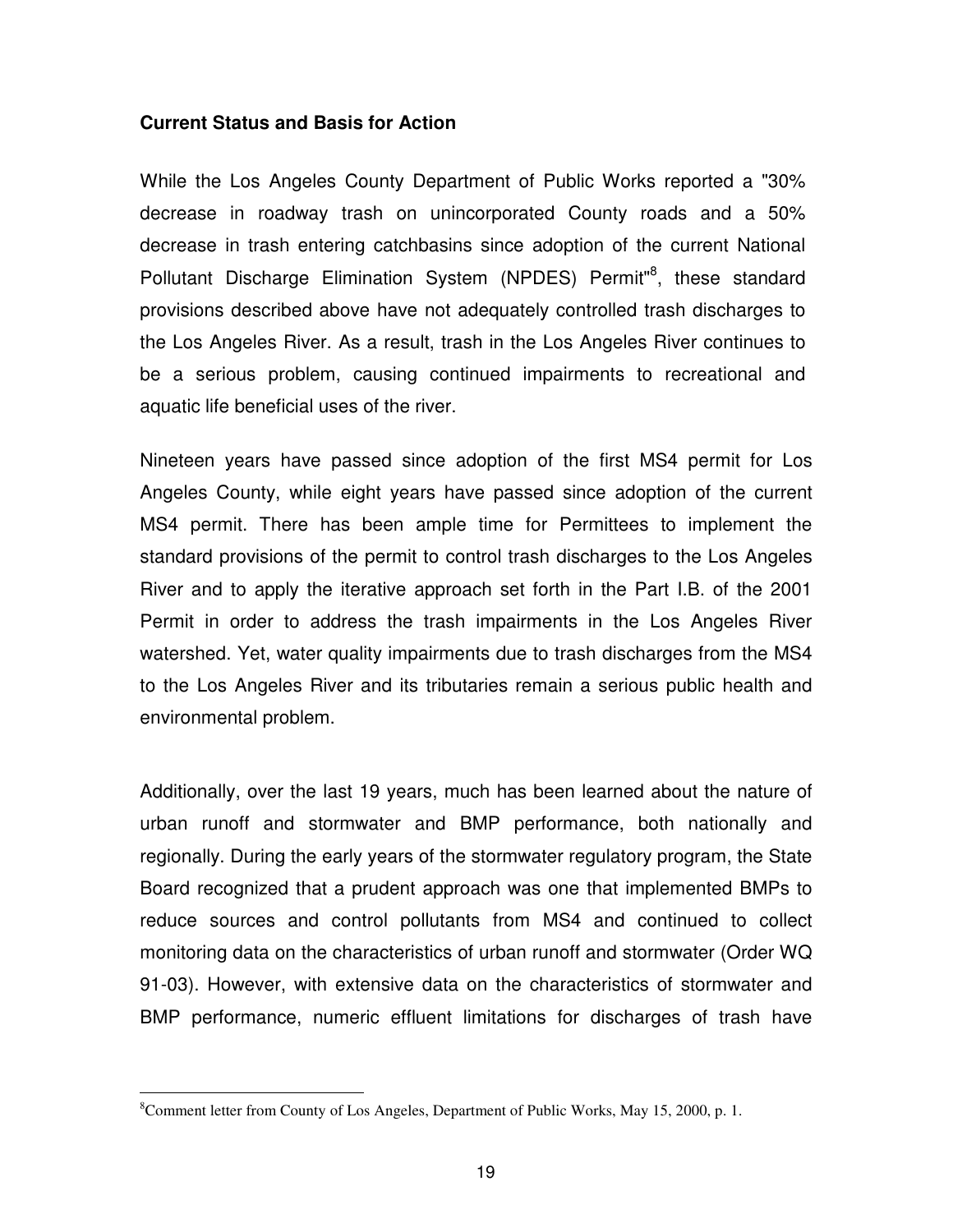become feasible since it is possible to determine a BMP equivalent of the numeric target.<sup>9</sup>

As noted above, the TMDL requires progressive annual reductions in the amount of trash that may be discharged from a jurisdiction in the watershed. Section 122.44(d)(1)(vii)(B) requires that NPDES permits include conditions that are "consistent with the assumptions and requirements" of available waste load allocations. Therefore, Staff reviewed the structure of the WLAs and the requirements of the Trash TMDL before crafting the proposal for incorporation. Based on the TMDL and the manner in which the waste load allocations are expressed, staff concluded that the most obvious and logical manner of incorporating the Trash WLAs would involve the adoption of conditions in the permit that require annual reductions in the amount of trash that may be discharged by each jurisdiction. By definition the specification of a limit on the quantity of a pollutant that may be discharged from a specific location is in fact a numerically expressed "effluent limitation", as that term is defined in Water Code section 13385.1. While a variety of mechanisms might be considered to maneuver around the result, staff considers that the effect of any of those efforts would be to essentially water down the salient provisions of the TMDL to render them less- or unenforceable, beyond the current receiving water limitations and iterative approach that has not achieved compliance with water quality standards. Staff also considers the vast resources the Regional Board has devoted to this particular TMDL over the last 8 years with the intent of finally signaling the start to the end of the significant trash water quality problems that have been unresolved since the 1998 placement of the Los Angeles River on the 303(d) list.

In view of the above, Regional Board staff concludes that it is necessary and feasible to include the interim and final WLAs contained in the Los Angeles River Watershed Trash TMDL into the permit as numeric effluent limitations to ensure

<sup>&</sup>lt;sup>9</sup> For example, installation of full capture BMPs in forty percent of a responsible jurisdiction's drainage area translates to a forty-percent reduction in the pre-assigned baseline waste load allocations. Since the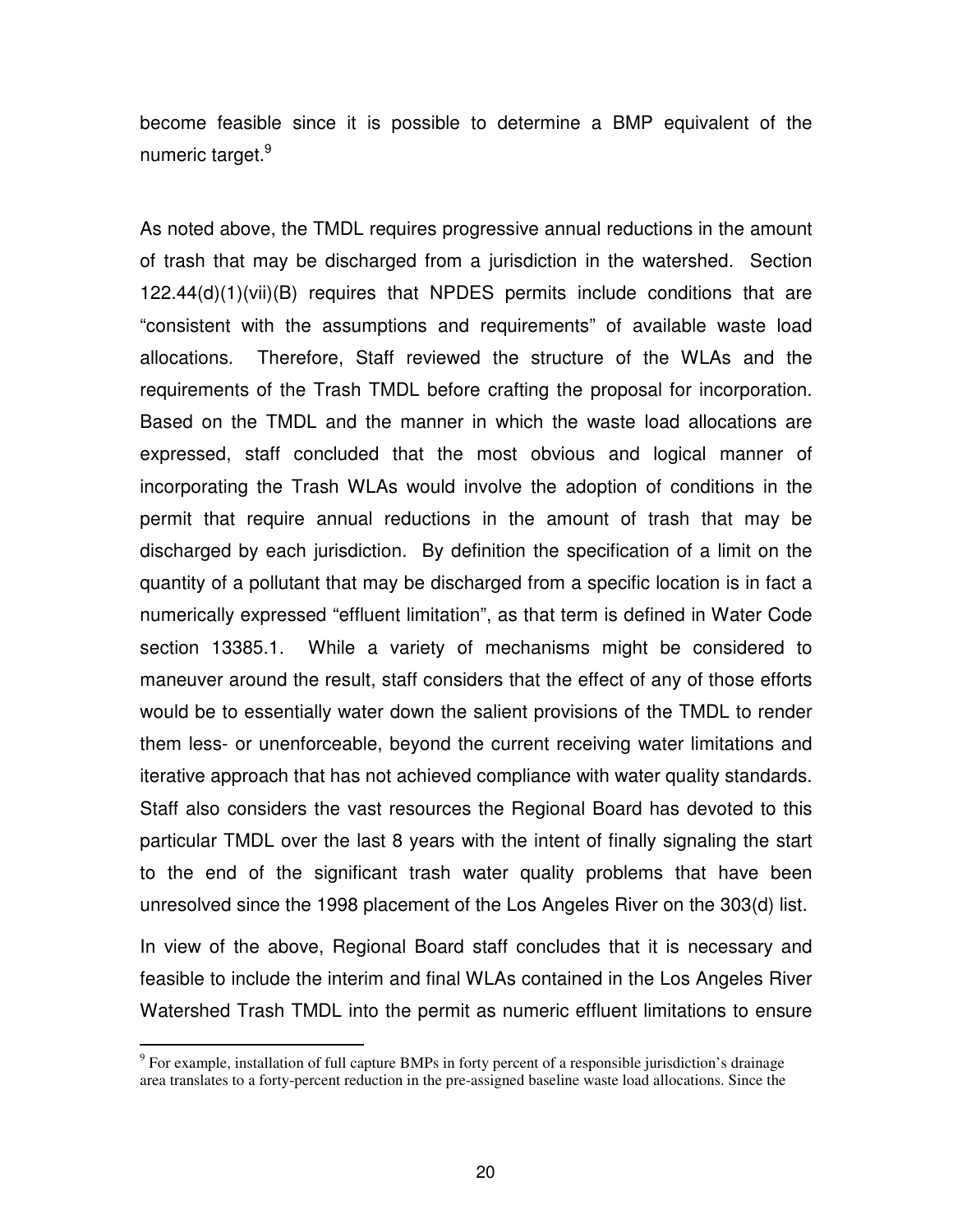timely and measurable reductions in trash discharges to eliminate the existing water quality impairment. This is consistent with the recent State Board Order that concluded that, "whether a future municipal storm water permit requirement appropriately implements a storm water wasteload allocation will need to be decided based on the regional water quality control board's findings supporting either the numeric or non-numeric effluent limitations contained in the permit" (Order WQ 2009-0008).

#### *Potential Options for Trash WLA Compliance*

The Regional Board has determined that these WLAs may be achieved in several ways. Compliance approaches for the trash TMDLs can be broadly classified into the "full capture" approach, "institutional controls," and the "partial capture" approach. These approaches can be applied individually or in combination throughout the watershed to meet TMDL requirements.

The full capture approach involves the installation of "full-capture<sup>10</sup>" trash control systems in drainage areas of the affected watershed. All drainage areas where such an approach is employed are considered to be in compliance with the zero numeric target. This means that no further implementation actions are necessary, provided the system or device is appropriately sized for the subwatershed in which it is implemented and that it is properly maintained. This approach is consistent with the traditional storm water approach where dischargers are authorized to rely upon the use of best management practices. Full capture systems are specific structural best management practices that have been determined to meet the requirements of the TMDL. The use of such systems obviates the obligation on the part of the permittee to determine the actual amount of trash loading that the permittee may be causing, as compliance with

waste load allocations are assigned as percent reductions, they can be directly translated from BMP implementation.

<sup>10</sup> For the purpose of the trash TMDLs, a full capture device is defined as "*any single device or series of* devices that traps all particles retained by a 5mm mesh screen with a design treatment capacity of  $\geq$  the *peak flow rate resulting from a one-year, one-hour storm in the sub-drainage area*."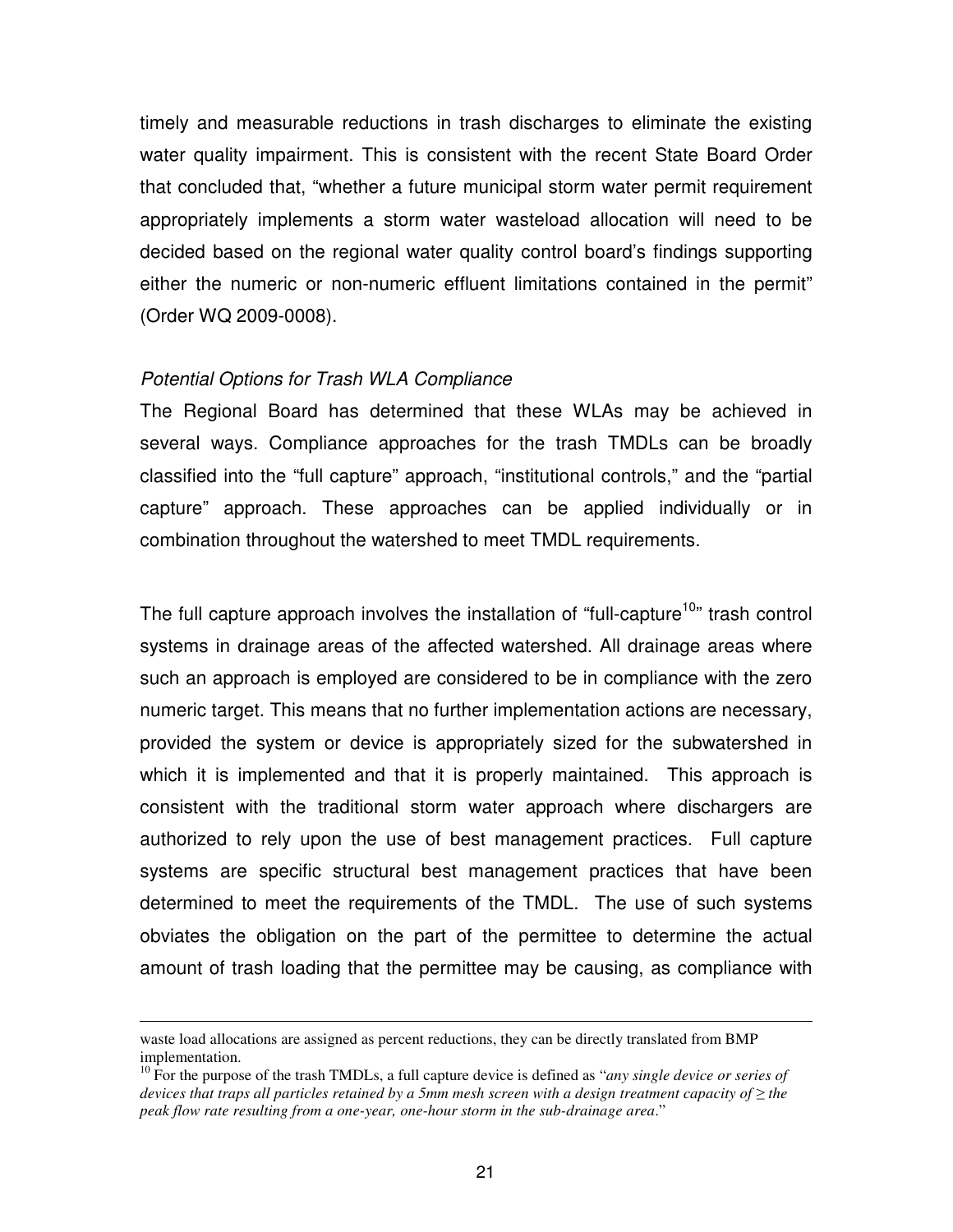the effluent limitations is determined by the fact of the installation and maintenance of the systems, not by the actual effluent quality.

Institutional controls are trash control measures taken by jurisdictional agencies that do not require any construction or installations. These are more typically referred to as "non-structural best management practices." Examples include street sweeping, public education, and clean out of catch basins that discharge to storm drains. Since the efficacy of institutional controls cannot be accurately assessed with an measure of certainty, where compliance with the effluent limitations relies upon institutional controls it must be determined by a method that assesses the trash discharges and reductions that are actually occurring in the watershed. The TMDL specifies that this may be achieved by comparing the allowable discharge against the total estimated discharge of trash from storm events, using a mass-based equation.<sup>11</sup> Compliance is deemed to have been attained when the estimated discharge is equal to or less than the allowable load.

The partial capture approach involves the use of other structural trash control devices (best management practices) that do not meet the "full-capture" performance requirements. For the partial capture approach, the degree of compliance with the zero target is determined by the demonstrated performance of the devices in question. Alternatively, where a device's performance is not known, compliance can be determined in the same manner as that used for institutional controls.

<sup>&</sup>lt;sup>11</sup> The discharge is estimated using a mass balance equation. Discharge =  $[DGR \times Days]$  since last street sweeping] - [trash obtained from catch basin cleanouts]. The DGR (daily generation rate) is the average amount of trash deposited within a specified drainage area over a 24-hour period. Annual re-calculation of the DGR is intended to serve as a measure of the effectiveness of institutional controls or source reduction measures.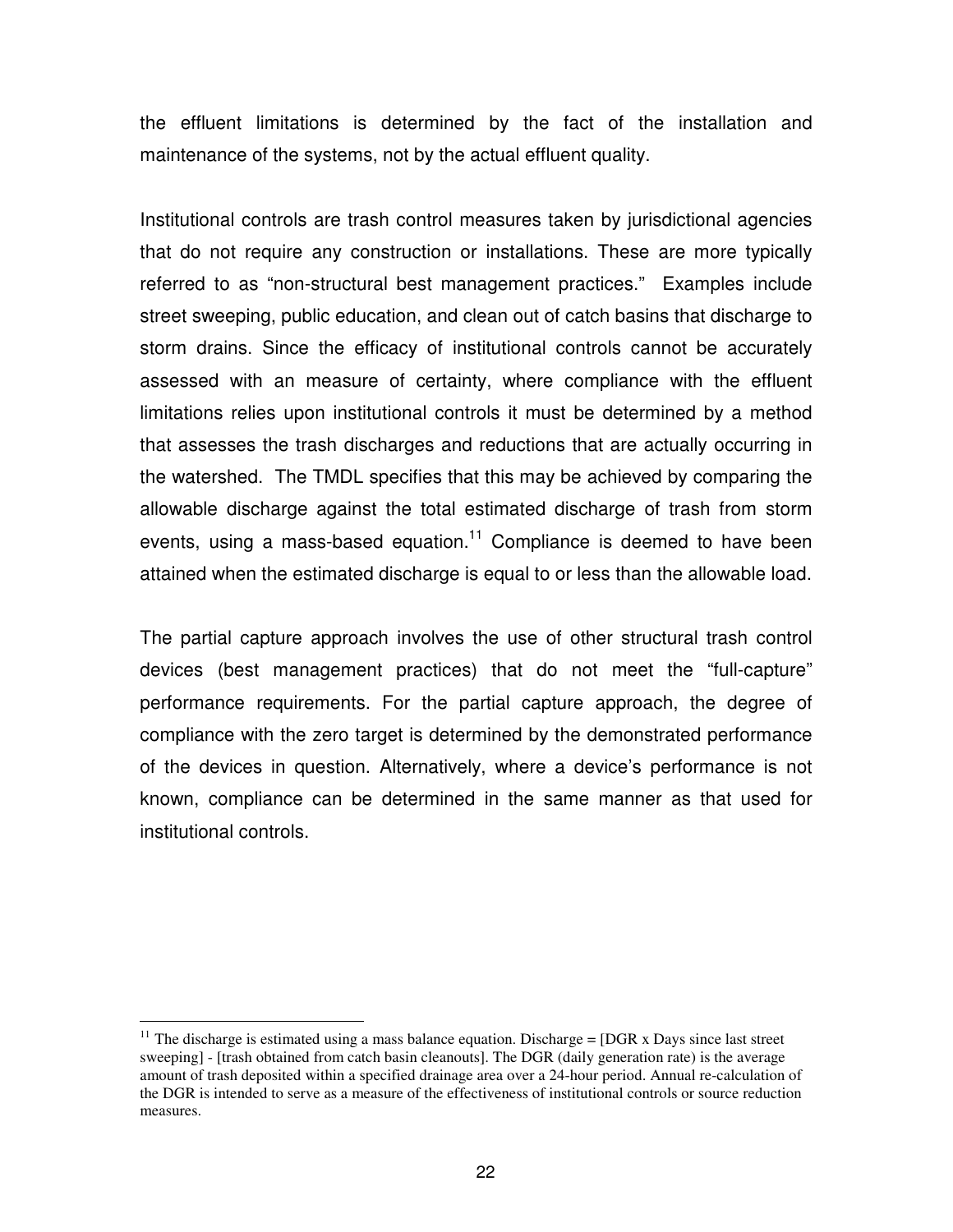### **Alternatives Considered**

The Regional Board staff considered the following alternatives for making enforceable the Los Angeles River Trash TMDL WLAs.

a. No Action Option – Given the limited scope of the action, which is to progressively reduce the discharge of trash from the MS4 to the Los Angeles River and its tributaries, and the costs associated with non-action or nonenforcement of the Los Angeles River Trash WLAs, the proposed action is reasonable and necessary. Furthermore, the Los Angeles River Trash TMDL required compliance with the interim WLAs beginning in September 2008. The Regional Board is obligated by federal regulation (40 CFR 122.44(d)) to ensure that NPDES permits are consistent with the assumptions and requirements of any available waste load allocation and by state law to ensure that the provisions of the Basin Plan, including TMDLs, are implemented in waste discharge requirements (WDRs) (Wat. Code § 13263). Failing to incorporate the waste load allocations into the permit at this time would be contrary to the federal goal of making surface waters 'fishable and swimmable' and the legislative intent of the Porter-Cologne Water Quality Control Act to attain the highest water quality that is reasonable.

b. MS4 Storm Water Quality Management Program (SQMP) – An MS4 Storm Water Permittee's SQMP is its primary documentation for utilizing the iterative adaptive approach using BMPs or other methods to manage the quality of storm water discharges in order to comply with receiving water limitations. MS4 Permittees in the Los Angeles River Watershed have had more than a decade and a half to effectively implement provisions of the permit to control trash discharges. The fact that discharges of trash to the Los Angeles River and its tributaries still cause or contribute to exceedances of water quality standards and impair beneficial uses, and that the Los Angeles River was first listed as impaired for trash on the 1998 303(d) list, that the Regional Board originally adopted WLAs for trash discharges in 2001, and re-adopted WLAs for trash discharges in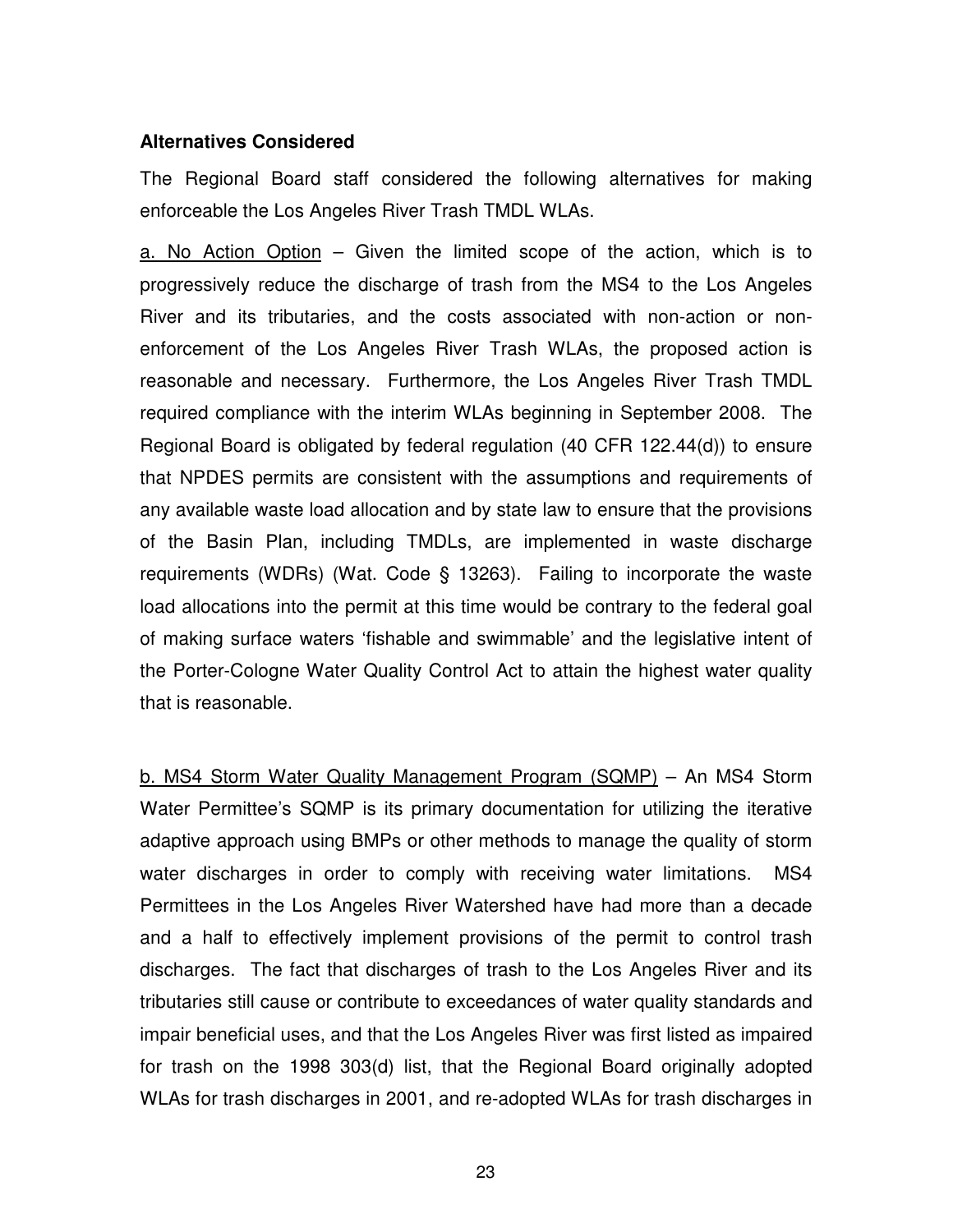2007, demonstrates the need for greater action and strict enforcement of the WLAs. Permittees have not consistently submitted Receiving Water Limits Compliance Reports as required by the permit when there has been a determination of a violation of receiving water limitations (e.g., reported exceedances at permit monitoring stations), despite recurring exceedances of water quality standards. As noted earlier, few Permittees have documented revisions to the SQMP to address chronic exceedances of water quality standards. The existing iterative approach in the permit, which lacks enforceable milestones, would be inconsistent with the provisions and intent of the TMDL.Therefore this approach, which allows iterative yet enforceable compliance over a specific period of time is more appropriate

c. Incorporate TMDL Provisions at Permit Reissuance – Waiting until permit reissuance would prevent full implementation of the TMDL's regulatory requirements for several years after compliance is required. Therefore, the Regional Board is reopening the existing permit during its administrative extension, instead of reissuing the permit at this time.

d. (Proposed Alternative) Limited Reopener to Incorporate WLAs as Numeric Effluent Limitations with Alternative Compliance Approaches – Federal regulation requires that NPDES permits must be consistent with the assumptions and requirements of any available waste load allocation (40 CFR 122.44(d)(1)(vii)(B)). State law requires both that the Regional Board implement its Basin Plan when adopting waste discharge requirements (WDRs) and that NPDES permits apply "any more stringent effluent standards or limitations necessary to implement water quality control plans…" (Wat. Code §§ 13263, 13377). The Ninth Circuit Court of Appeals in *Defenders of Wildlife v. Browner* ruled that the Clean Water Act grants the permitting agency discretion either to require "strict compliance" with water quality standards through the imposition of numeric effluent limitations, or to employ an iterative approach toward compliance with water quality standards, by requiring improved BMPs over time (*Defenders of Wildlife v. Browner* (9 th Cir. 1999) 191 F.3d 1159). In a precedential decision, the State Board acknowledged that the holding in *Browner*

24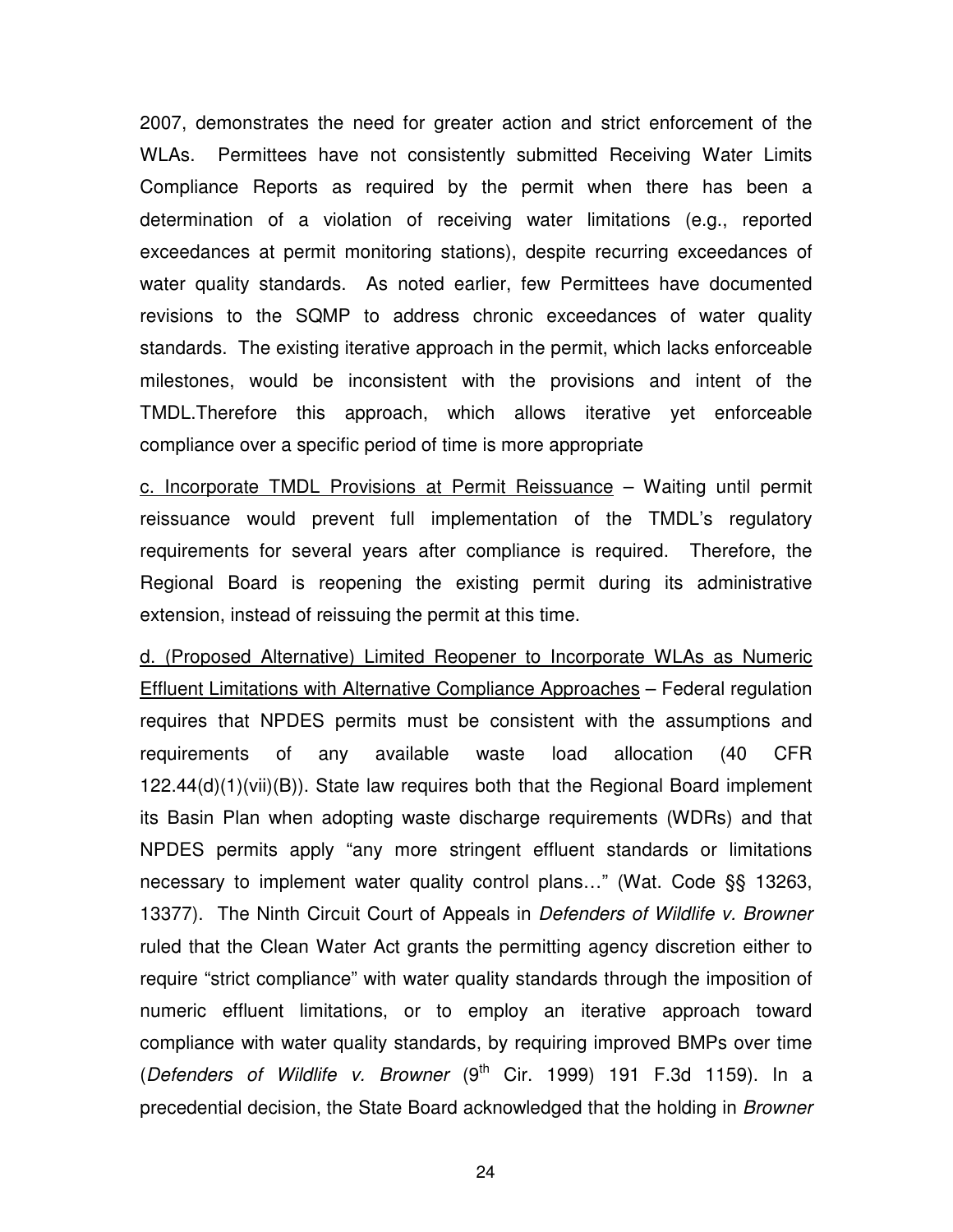allows the issuance of MS4 permits that limit their provisions to BMPs that control pollutants to the MEP, and which do not require compliance with water quality standards. However, the State Board has concluded and the Regional Board agrees that "where urban runoff is causing or contributing to exceedances of water quality standards, it is appropriate to require improvements to BMPs that address those exceedances" (Order WQ 2001-15, p. 8). In a recent decision, the State Board concluded that TMDLs should not be academic exercises, should be given substantive effect, and the regional boards should determine the most appropriate approach to implementing WLAs for MS4 discharges in the form of either numeric or non-numeric effluent limitations and should support their determination in the permit findings (Order WQ 2009-0008).

Regional Board staff concludes that in the case of the Trash TMDL, given its history, the resources devoted to its establishment, the continuing nature of the impairment, and the structure of the TMDL's waste load allocations, it is appropriate to establish effluent limitations that will result in measurable reductions in the pollutants discharged from the MS4 to receiving waters within a specified time frame, consistent with the TMDL's WLAs and implementation schedule.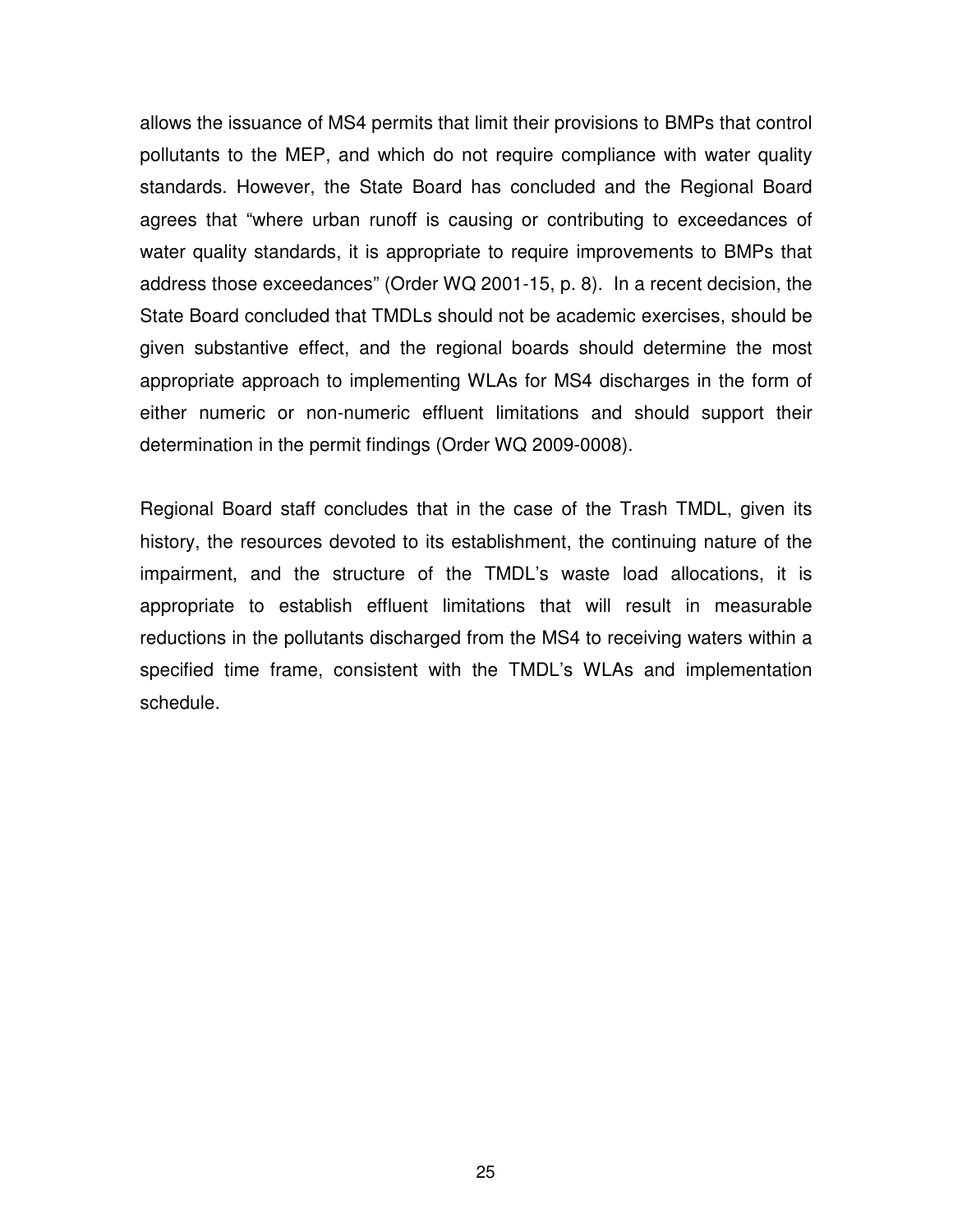### **Recommended Action**

Staff recommends (d.) reopening the LA County MS4 permit in a limited manner to make modifications, including a new section, Part 7. Total Maximum Daily Load Provisions, to incorporate the Los Angeles River Trash WLAs, and revisions to Parts 4.F.5(b) (Standard Provisions) and 5 (Definitions). The changes are the addition of waste load allocations, for responsible jurisdictions identified in the Los Angeles River Watershed Trash TMDL, to achieve a progressive reduction in trash discharges from the MS4 to the Los Angeles River and its tributaries. Compliance with these WLA will address the impairment of beneficial uses that occurs as a result of these discharges.

The proposed modifications herein contain more specific requirements in the form of measurable interim and final effluent limitations to eliminate discharges of trash from the MS4 to the Los Angeles River and its tributaries in order to achieve water quality standards. This Order incorporates applicable WLAs that have been adopted by the Regional Board and have been approved by the State Board, Office of Administrative Law and the U.S. EPA. The conditions that implement the TMDL WLAs in the Order are expressed as effluent limitations in a manner consistent with the assumptions and requirements of the TMDL from which they are derived.

The re-opener provisions in Part 6.I.1 identify the authority and procedures for the Board to modify the permit. The proposed consideration by the Regional Board to incorporate the Los Angeles River Trash TMDL interim and final TMDL WLAs complies with these provisions and, specifically, with subparagraph (b) "to incorporate … amendments to the Basin Plan". Per 40 CFR 122.62(a)(7) the Regional Board may reopen a permit when required by the "reopener" conditions in a permit.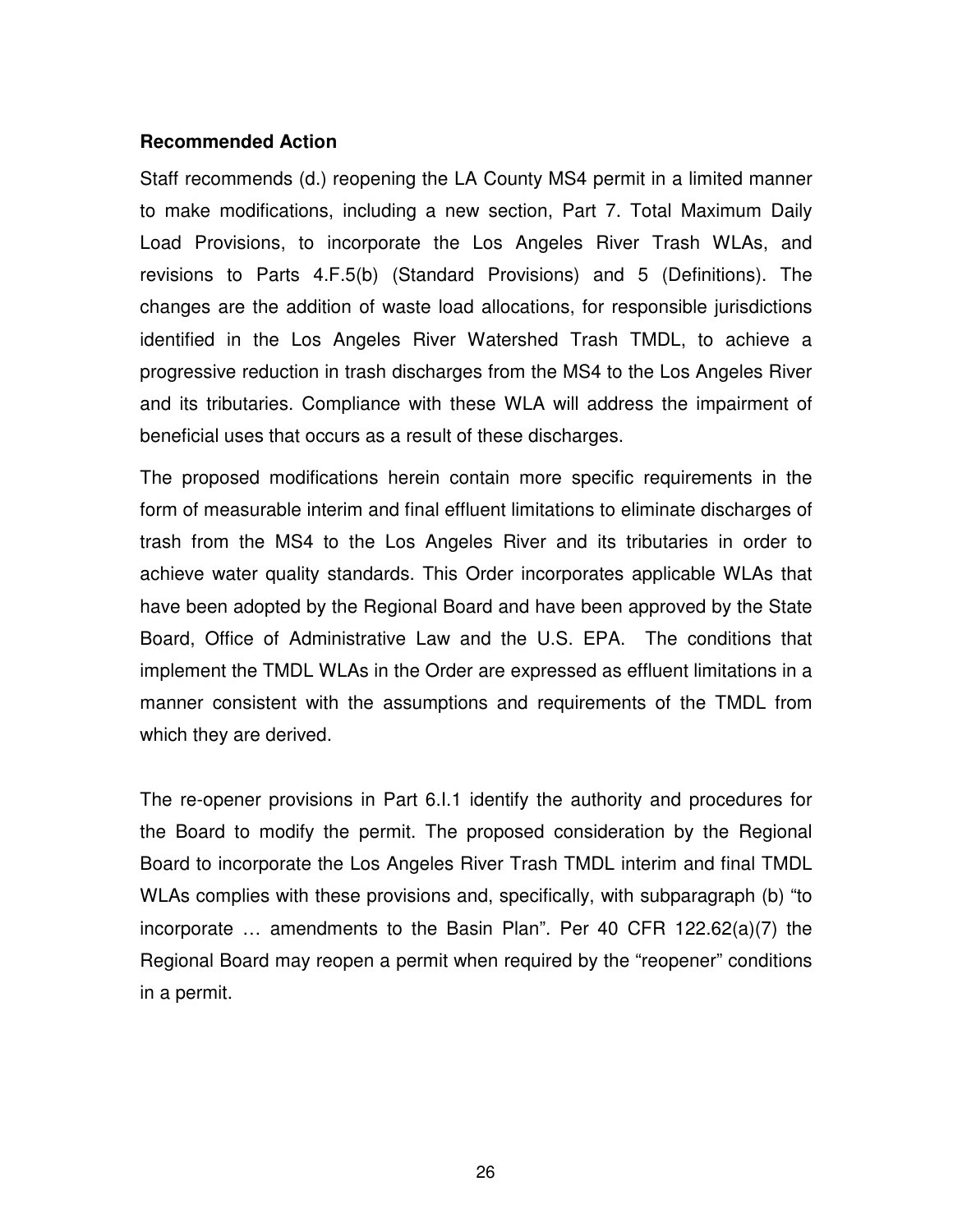## **Opportunity for Public Comment**

Regional Board staff held a workshop on July 29, 2009, to inform Permittees and other interested persons how the Los Angeles River Trash TMDL will be incorporated into the LA MS4 Order. Comments were solicited during this workshop and up to two weeks following. These comments were considered by staff in formulating the draft permit modifications. Responses to these comments and comments received on the draft provisions, findings and fact sheet will be prepared prior to the Board hearing. In addition, the notice of the proposed Regional Board's proceedings to incorporate the Los Angeles River Watershed Trash TMDL's WLAs into the Los Angeles County MS4 Permit which was circulated on September 30, 2009, provided a 30-day comment period for interested parties. The Regional Board Hearing on this matter, which is scheduled for December 10, 2009, provides further opportunity for stakeholders to comment.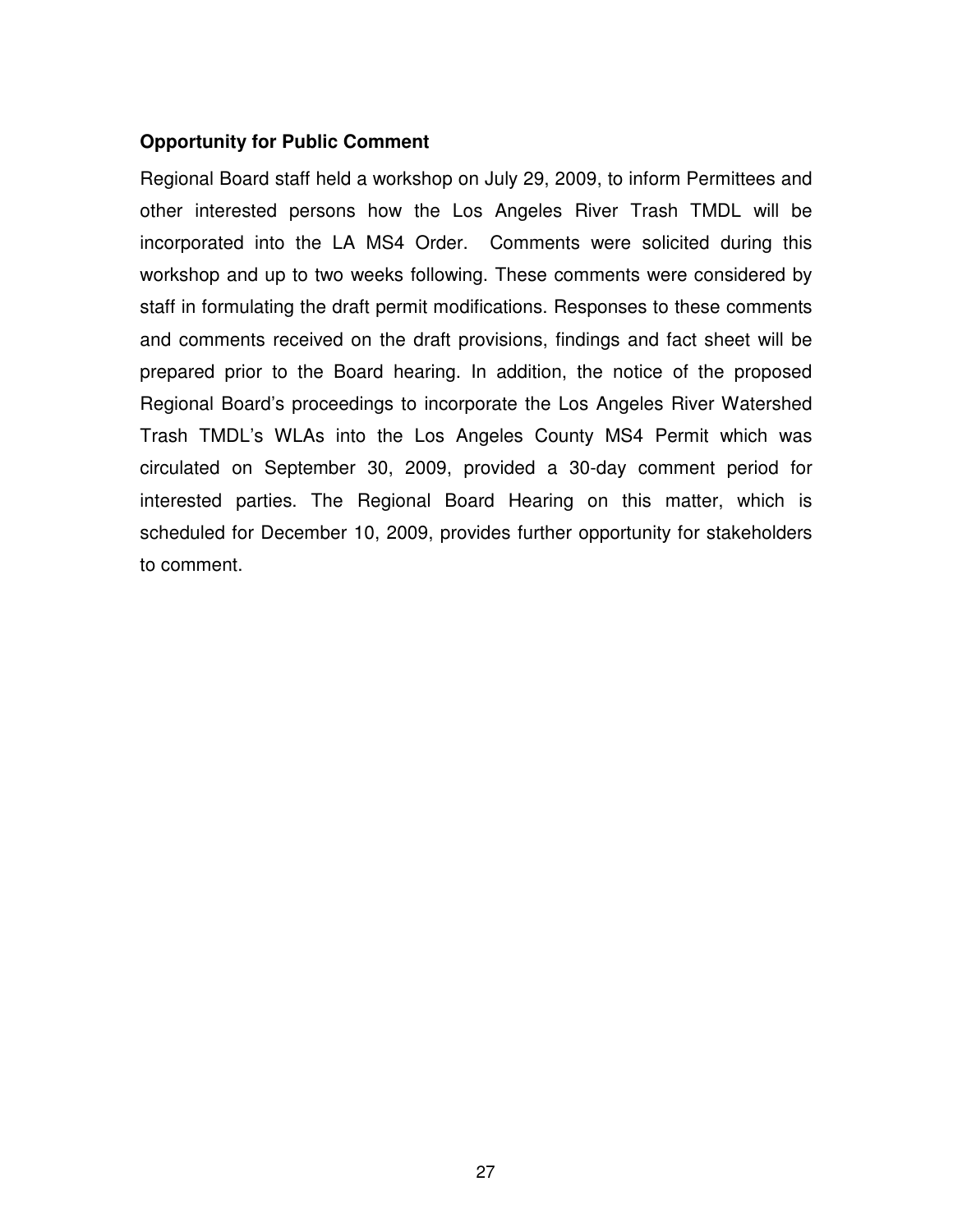## **APPENDIX 1**

|                        |          | <b>End of Storm Year - September 30</b> |                 |          |                |  |
|------------------------|----------|-----------------------------------------|-----------------|----------|----------------|--|
|                        | 2010     | 2011                                    | 2012            | 2013     | 2014           |  |
|                        | $(40\%)$ | $(30\%)$                                | $(20\%)$        | $(10\%)$ | $(0\%)$        |  |
|                        |          |                                         |                 |          |                |  |
| Permittee              |          |                                         |                 |          |                |  |
| Alhambra               | 15961    | 11971                                   | 7981            | 3990     | 0              |  |
| Arcadia                | 20043    | 15032                                   | 10022           | 5011     | 0              |  |
| Bell                   | 6410     | 4808                                    | 3205            | 1603     | $\overline{0}$ |  |
| <b>Bell Gardens</b>    | 5400     | 4050                                    | 2700            | 1350     | 0              |  |
| <b>Bradbury</b>        | 1711     | 1283                                    | 855             | 428      | 0              |  |
| <b>Burbank</b>         | 37036    | 27777                                   | 18518           | 9259     | 0              |  |
| Calabasas              | 9002     | 6752                                    | 4501            | 2251     | 0              |  |
| Carson                 | 2733     | 2050                                    | 1366            | 683      | 0              |  |
| Commerce               | 23493    | 17620                                   | 11747           | 5873     | 0              |  |
| Compton                | 21276    | 15957                                   | 10638           | 5319     | 0              |  |
| Cudahy                 | 2374     | 1781                                    | 1187            | 594      | 0              |  |
| Downey                 | 15625    | 11719                                   | 7813            | 3906     | 0              |  |
| Duarte                 | 4884     | 3663                                    | 2442            | 1221     | 0              |  |
| El Monte               | 16883    | 12662                                   | 8442            | 4221     | 0              |  |
| Glendale               | 56126    | 42094                                   | 28063           | 14031    | 0              |  |
| Hidden Hills           | 1465     | 1099                                    | 733             | 366      | 0              |  |
| <b>Huntington Park</b> | 7664     | 5748                                    | 3832            | 1916     | 0              |  |
| Irwindale              | 4941     | 3706                                    | 2470            | 1235     | 0              |  |
| La Cañada Flintridge   | 13398    | 10049                                   | 6699            | 3350     | 0              |  |
| Los Angeles            | 549938   | 412454                                  | 274969          | 137485   | 0              |  |
| Los Angeles County     | 124089   | 93067                                   | 62045           | 31022    | 0              |  |
| Lynwood                | 11280    | 8460                                    | 5640            | 2820     | 0              |  |
| Maywood                | 2452     | 1839                                    | 1226            | 613      | 0              |  |
| Monrovia               | 18675    | 14006                                   | 9337            | 4669     | $\overline{0}$ |  |
| Montebello             | 20148    | 15111                                   | 10074           | 5037     | 0              |  |
| <b>Monterey Park</b>   | 15560    | 11670                                   | 7780            | 3890     | 0              |  |
| Paramount              | 10981    | 8236                                    | 5490            | 2745     | 0              |  |
| Pasadena               | 44799    | 33599                                   | 22400           | 11200    | 0              |  |
| Pico Rivera            | 5581     | 4186                                    | 2791            | 1395     | 0              |  |
| Rosemead               | 10922    | 8192                                    | 5461            | 2731     | 0              |  |
| San Fernando           | 5579     | 4184                                    | 2789            | 1395     | $\overline{0}$ |  |
| San Gabriel            | 8137     | 6103                                    | 4069            | 2034     | 0              |  |
| San Marino             | 5756     | 4317                                    | 2878            | 1439     | 0              |  |
| Santa Clarita          | 360      | $\overline{270}$                        | 180             | 90       | 0              |  |
| Sierra Madre           | 4644     | 3483                                    | 2322            | 1161     | 0              |  |
| Signal Hill            | 3774     | 2830                                    | 1887            | 943      | 0              |  |
| Simi Valley            | 55       | 41                                      | $\overline{27}$ | 14       | 0              |  |
| South El Monte         | 6400     | 4800                                    | 3200            | 1600     | 0              |  |
| South Gate             | 17562    | 13171                                   | 8781            | 4390     | 0              |  |
| South Pasadena         | 5963     | 4472                                    | 2981            | 1491     | 0              |  |
| Temple City            | 7029     | 5272                                    | 3514            | 1757     | 0              |  |
| Vernon                 | 18881    | 14161                                   | 9441            | 4720     | 0              |  |
|                        |          |                                         |                 |          |                |  |

**Table 1a: Los Angeles River Watershed Trash TMDL Waste Load Allocations per Storm Year,expressed as allowable discharge relative to baseline Waste Load Allocations (gallons of uncompressed volume)**